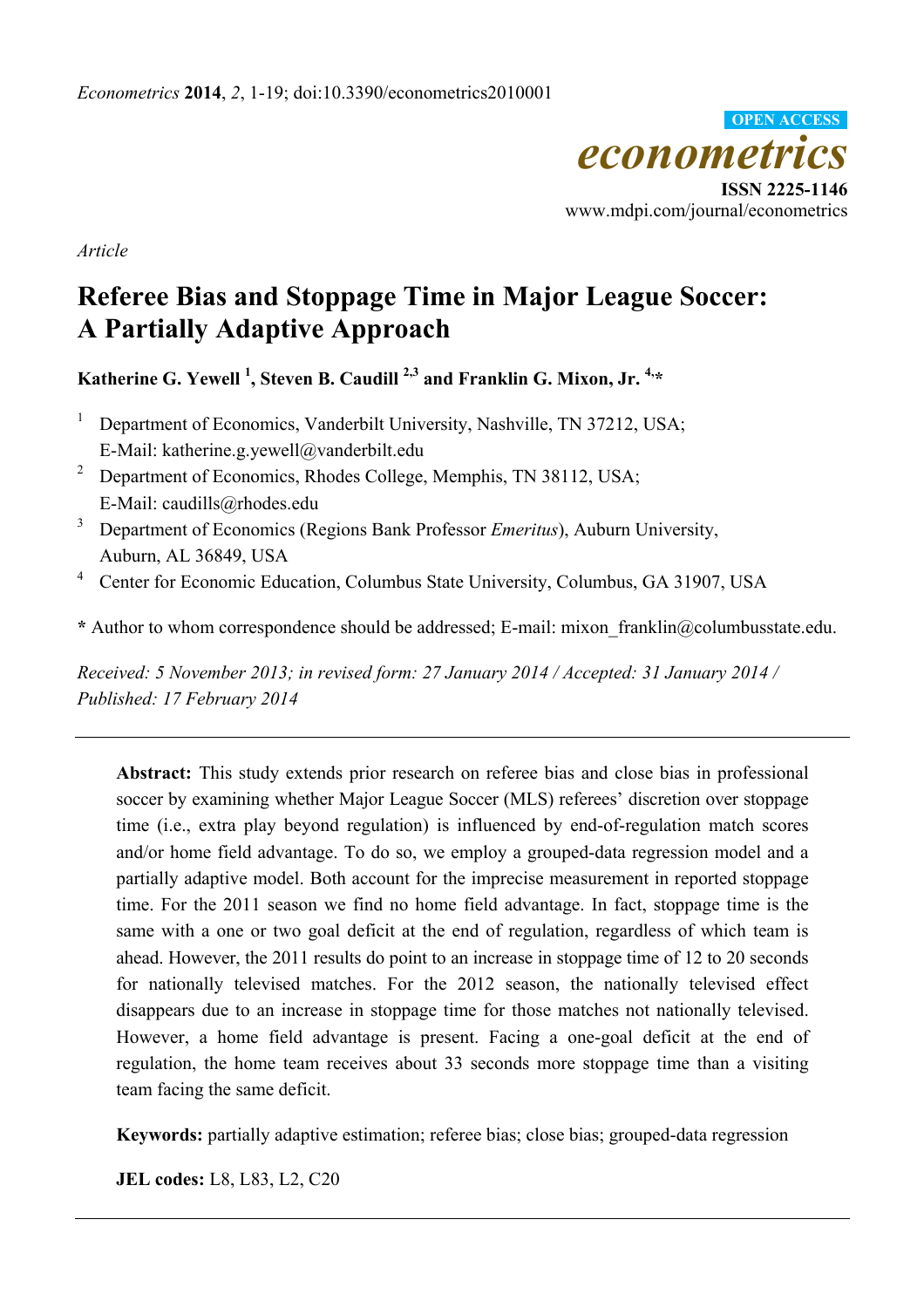### **1. Introduction**

There is evidence of a home field advantage in many sports over many years in studies too numerous to mention. Recently, however, the existence of a home field advantage has been challenged. In their book, *Scorecasting*, after listing all of the usual explanations for the existence of a home field advantage, Moskowitz and Wertheim [1] settle on the impact of fans on officiating—what is called referee bias. Referee bias is of great interest in soccer. Soccer referees have enormous discretion which extends to the determination of the amount of extra time added to regulation time, thereby increasing the length of the match. Given the typically low scoring in soccer, the officials have a greater likelihood of making decisive calls. Consider a comparison to professional football in the U.S.—the National Football League (NFL). As in soccer, each football team has eleven players, there is a smaller playing field, there are seven officials with different monitoring responsibilities, and important referee decisions are automatically reviewed by the Replay Booth, which uses instant replay to look for evidence of an incorrect ruling made during play, in which case the ruling is overturned. In addition, coaches can challenge some referee decisions and request that the decision on the field be reviewed by the Replay Booth. In comparison, however, a soccer referee has considerably more responsibility and discretion, given that he/she also has the authority to lengthen regulation playing time.

Many empirical studies have examined whether this discretion is used to favor the home team. Generally speaking, these studies use least squares regression models, wherein stoppage time at the end of the match is included as the dependent variable. Independent variables include the score at the end of regulation, the number of second half yellow cards, the number of second half red cards, and the number of second half substitutions. Other independent variables frequently used in these models are match attendance, stadium capacity, venue fixed effects, referee fixed effects, whether the stadium has a track around the field, effectively keeping spectators at a distance. For example, Sutter and Kocher [2] examine penalties and the awarding of extra time at the end of matches in the 2000–2001 season of the *German Bundesliga* and find evidence of a home bias. Scoppa [3] examines stoppage time in Italian soccer league *Serie A* and finds that referees are biased in favor of the home team by adding more stoppage time if the home team is losing. They also find that the bias is larger if there is no running track in the stadium.

Garicano, Palacios-Huerta, and Prendergast [4] investigate the role that social forces may have on the behavior of individuals. Specifically, they offer an empirical test to analyze deviations from honest behavior in a sports context by addressing how the preferences of the crowd attending a soccer match affect referee behavior. Using data from the *Primera División* in Spain that includes the score difference, number of yellow and red cards, substitutions, and stoppage time added to the end of each match for the 1994–1995 and 1998–1999 seasons, they conduct a regression to test for systematic bias in favor of home teams based on stoppage time added. Their results show that professional soccer referees systematically favor home teams by shortening close matches when the home team is ahead, and lengthening close matches when the home team is behind. Garicano *et al*. [4] further document how the size and the composition of the crowd affect referee favoritism, and conclude that referees favor home teams in order to satisfy crowds in the stadium. Dawson and Dobson [5] examine international matches and find that social pressure, such as that found in [4], is important, as are the nationality of the referee and the club and the reputation of the league. Rickman and Witt [6] look at the impact of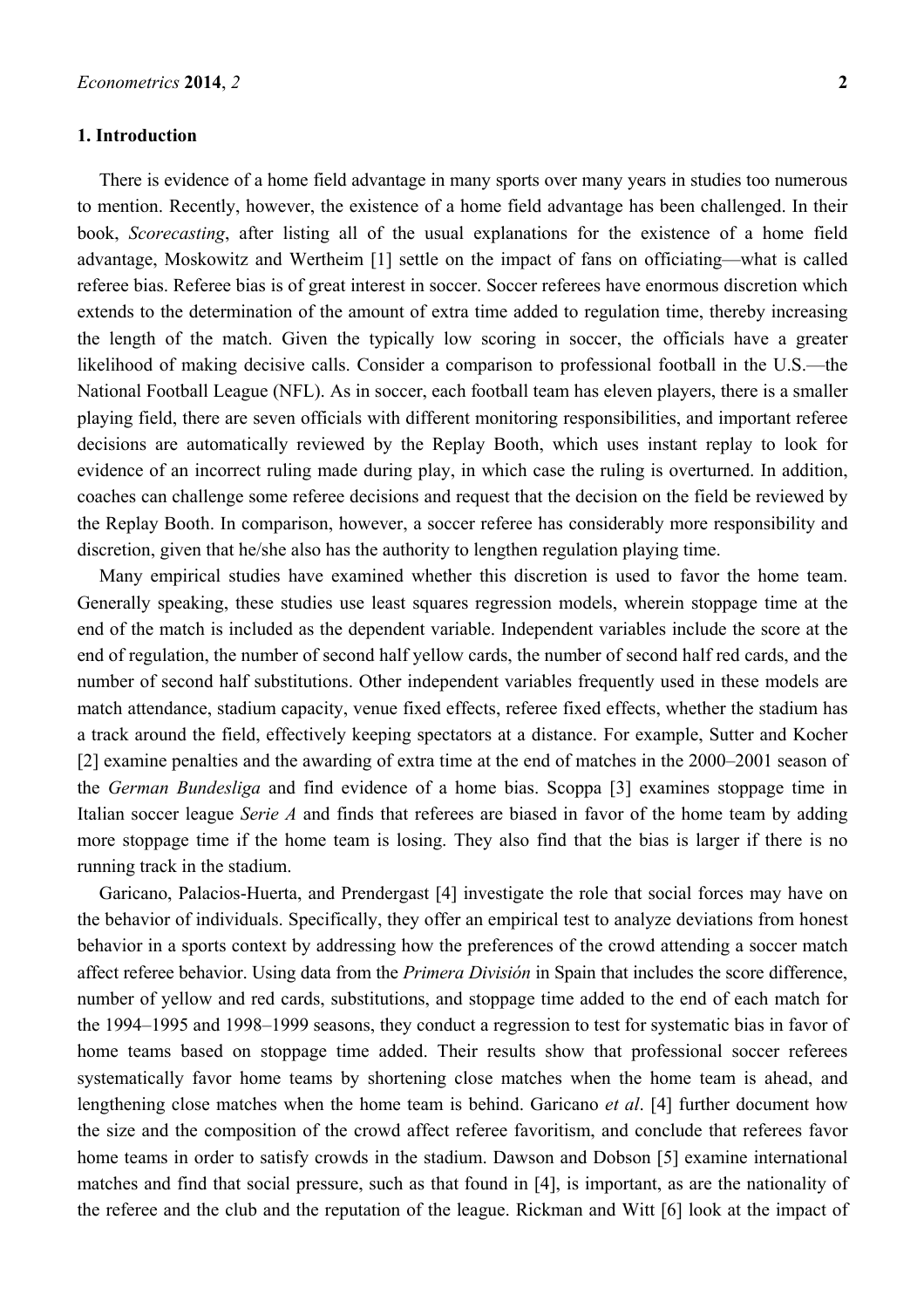the change to professional referees on outcomes in English soccer and find, however, that after the change, the home field advantage, as measured by stoppage time, disappeared. Dohmen [7], using data from twelve *Bundesliga* seasons, finds that referees systematically award more stoppage time in close matches when the home team is behind and that the home field advantage is stronger in stadiums without a running track. He also finds evidence that referees favor the home team in awarding goals and penalty kicks. Pettersen-Lidbom and Priks [8] examined an unusual episode in Italian soccer to search for referee bias. In 2007, after several riots, some teams were forced to play matches in empty stadiums. This resulted in a unique situation where some matches had fans present and others did not, providing an opportunity to determine whether the fans were influencing the referees. Using data from the 2006–2007 season for *Serie A* and *Serie B* matches, the authors find, using least squares regression, evidence of referee bias.

Recently, studies have examined the issue of referee bias using minute-by-minute data on match activity. Using this detailed data for English and German soccer matches, Buraimo, Forrest, and Simmons [9] examine the occurrence of yellow cards and reds cards and find evidence of pure referee bias. They also find that in Germany home teams with running tracks receive more yellow and red cards. Using similarly detailed data, Buraimo, Simmons, and Maciaszczyk [10] examine the probability of awarding yellow cards in Spain's *La Liga* and UEFA Champion's League and find evidence of a home team bias.

A new line of research is investigating other motivations for referee bias. For example, in an important paper on referee bias, Price, Remers, and Stone [11] examine profit-maximizing biases of referees in the National Basketball Association (NBA). They find that referees are likely to favor home teams, teams losing during games, and teams losing in playoff series. These last two biases are referred to as *close* bias. These authors explain how home bias causes games to be more enjoyable and may lead fans to think their attendance matters, thus increasing ticket demand, while close bias would increase television viewership demand and possibly ticket demand as well.

One manifestation of close bias in soccer may be an increase in stoppage time if a match is televised. In light of the growing importance of television revenue, this issue deserves scrutiny. As sports change from gate-driven revenues to television-driven (or media-driven) revenues, the relative importance of home bias and close bias should change as well, with close bias becoming more important. This study examines home bias and close bias using data from the 2011 and 2012 Major League Soccer (MLS) seasons. We seek to explain added time at the end of the match as a function of the usual independent variables: score at the end of the match, number of second half yellow cards, number of second half red cards, number of second half substitutions and team and referee fixed effects. There are, however, several novel features of our study. We use data from the two most recent MLS seasons, 2011 and 2012, and we include a dummy variable to investigate the existence of a television effect on stoppage time. We also note that reported stoppage time is interval-censored and consequently, instead of using ordinary least squares, we estimate a grouped-data regression model. Further, in order to relax the distributional assumption of normality in the grouped-data regression model, we estimate a partially adaptive regression model following Caudill and Long [12].

Our findings indicate that there is no home field advantage in the awarding of stoppage time in 2011. The most stoppage time is added to a match that is tied at the end of regulation, and we find only about 12 seconds less stoppage time is added if there is a one or two goal difference, regardless of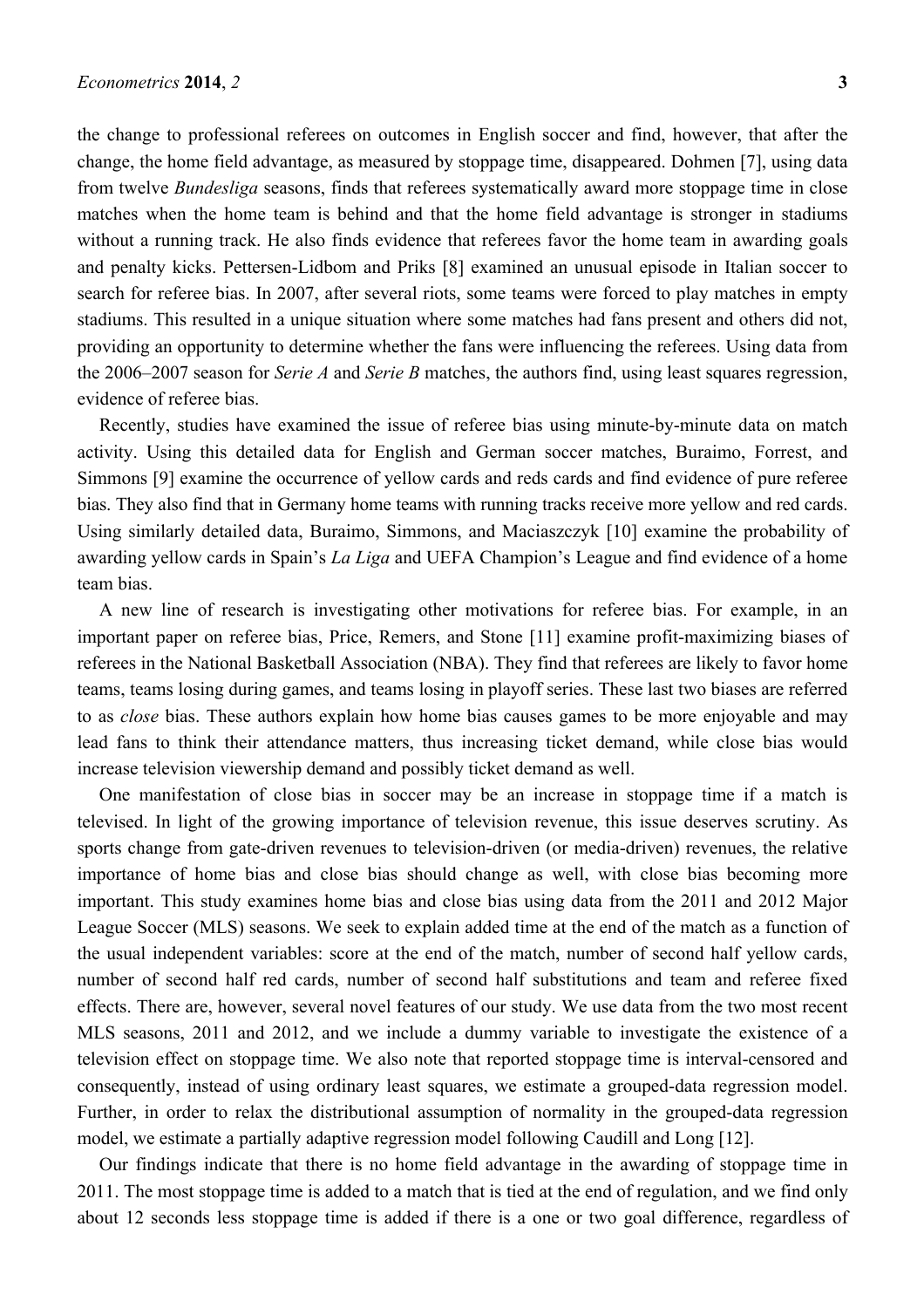which team is behind. We do find a positive television effect on stoppage time. In particular, about 12 seconds more stoppage time is added for a nationally televised match, *ceteris paribus*. Our results for 2012 more closely resemble previous work on stoppage time. We do find evidence of a home field advantage. In particular, if the home team is behind by one goal at the end of regulation, about 26 seconds more stoppage time is added beyond what a visiting team facing a one-goal deficit would receive. We find no evidence of a television bias in 2012. One possible explanation for the reversal, certainly as far as the impact of television is concerned, is that MLS' contract with FOX expired in 2011, and MLS was in the process of courting FOX's rival NBC. Longer matches might translate into more MLS viewers and a more lucrative television contract from MLS's perspective.

#### **2. Stoppage Time and Television Rights in MLS: An Overview**

Due to the important roles played by the measurement of stoppage time and MLS television rights in our analysis, this section provides an overview of each.

## *2.1. Stoppage Time in Soccer*

Soccer differs from many team sports in that its 90-minute play clock is not stopped during play, except for half-time or intermission. This feature, in combination with the fact that after the 90 minutes of regulation play, soccer referees have discretion over allowing or disallowing additional time for play—a concept that is officially known as "allowance for time lost"—provides what is arguably the greatest distinction between soccer and its professional sports counterparts of American football, basketball and others. Rules regarding the duration of soccer matches, and in particular what constitutes allowance for time lost, are covered in "Law 7" of the *Fédération Internationale de Football Association*'s (FIFA) official *Laws of the Game*. Allowances provided for by FIFA include compensating for administrative stoppages or player substitutions, disciplinary warnings or bookings, and/or treatment of injuries. FIFA's *Laws* also confirm that "... the allowance for time lost is at the discretion of the referee ([13], p.28)." Later in the *Laws*, the procedure for allowance for time lost is clarified:

The fourth official indicates the minimum additional time decided by the referee at the end of the final minute of each period of play. The announcement of the additional time does not indicate the exact amount of time left in the match. The time may be increased if the referee considers it appropriate but never reduced (FIFA, 2011: 98).

Again, the referee has sole discretion in decisions regarding stoppage time.

## *2.2. MLS and Television*

ESPN has been covering MLS matches since the league's debut in 1995. The network partnered with ABC on a three-year deal with MLS, wherein ESPN and ESPN2 would televise 35 matches and ABC would broadcast the MLS Cup. According to the agreement, ESPN would not pay rights fees, although the two entities would share advertising revenues [14]. By 2006, MLS had reached a new eight-year agreement with ESPN and ABC that was reportedly worth between \$7 million and \$8 million per year [15–16]. According to the new agreement, ESPN2 would televise 26 regular season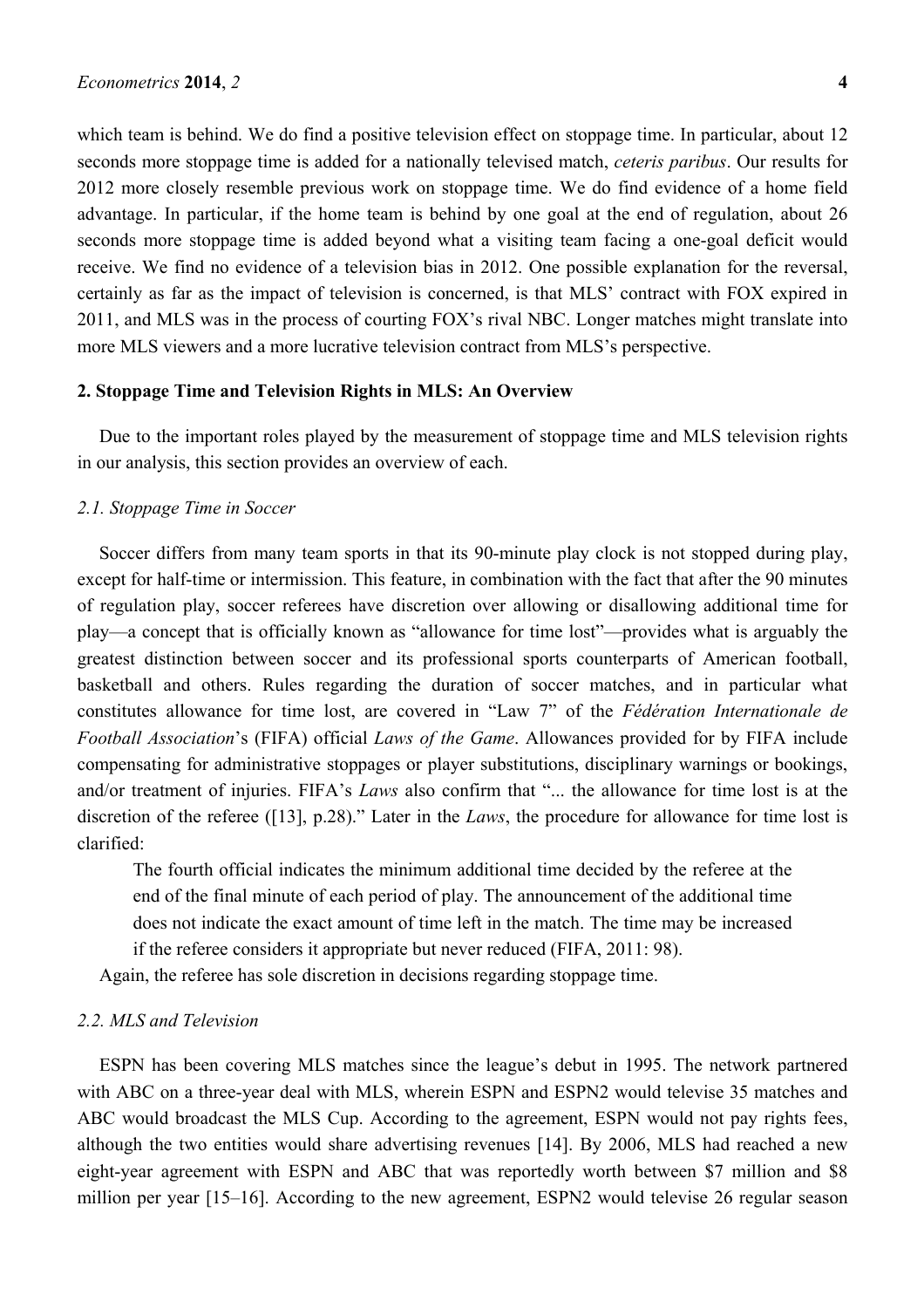matches in prime time (Thursdays), in addition to three playoff contests, while ABC would broadcast each season's opening match, the all-star match, and the MLS Cup. The deal also included television coverage of the first round of the MLS Draft, and spanned many of the network's associated media—ESPN, ESPN2, ESPN360, Mobile ESPN and ESPN Deportes [16].

After the first two years of the new agreement, ESPN's affiliates subsumed the coverage provided previously by ABC, and ESPN2 terminated its Thursday night schedule in favor of a "game of the week" format designed to reverse low ratings from the first two years of the new contract [17]. In making the move, ESPN cited more flexibility in offering live lead-in coverage of matches under the new format, and an increased opportunity to feature the league's marquee teams. These changes were made to address a decline in viewership, which fell from an average of 289,000 viewers per match in 2007, to 253,000 viewers per match in 2008 [17].

MLS also had a contract with Fox Soccer beginning in 2003. Additionally, in August of 2011, the NBC network entered the arena when MLS and NBC Sports agreed to a three-year deal to televise 45 league matches and four United States national team matches across NBC and NBC Sports Network. This deal ended MLS' near decade long partnership with FOX Soccer, which fulfilled a one-year contract for 2011 [15,18]. In making the switch, MLS lauded the fact that the NBC Sports Network reached 76 million homes, compared to the 39 million homes reached by FOX Soccer [15]. Also underlying the switch was the widely-held view of MLS that, throughout the partnership, FOX was primarily focused on the English Premier League and, thus, did little to promote MLS [18].

For a reported \$10 million per year, NBC had purchased rights to broadcast two regular-season MLS matches, two playoff matches and two national team matches, while the NBC Sports Network was set to televise 38 regular-season matches, three playoff matches and two national team matches [18]. MLS believes its partnership with NBC is a good one, given what Spanberg [19] refers to as "... NBC's blend of strong storytelling and combination of 20 TV networks and 40 digital networks can give the sport cachet and exposure few can match." According to [19], even with the new MLS-NBC deal, ESPN will, through the 2014 season, air 21 regular-season matches split among ESPN, ESPN2 and ESPN Deportes, as well as the all-star game and MLS Cup, with Univision holding Spanish-language rights. In promoting itself to MLS, NBC cited a number of positive trends, including a building boom in soccer-specific stadiums, several of which maintain unsold naming rights, and a 7.2 percent increase in soccer attendance in 2011 [19].

#### **3. The Data and Model**

The data used in this study come from the MLS website, and include information on each regular season match during the 2011 and 2012 MLS seasons. There are currently 18 teams in MLS, and each plays 34 matches per season, with 17 of those at home. There are 306 observations for each year. We focus on our analysis on second half stoppage time.

Our dependent variable, *stoppage time*, is reported in minutes, an integer, which we converted to seconds in constructing the variable*.* As such, *stoppage time* is a multiple of sixty. However, reported stoppage time is imprecisely measured. This variable reflects the referee's subjective judgment on how much time was lost during regulation play. Again, based on FIFA's *Laws of the Game*, the referee has sole discretion on how much stoppage time is added at the end of regulation play. In exercising this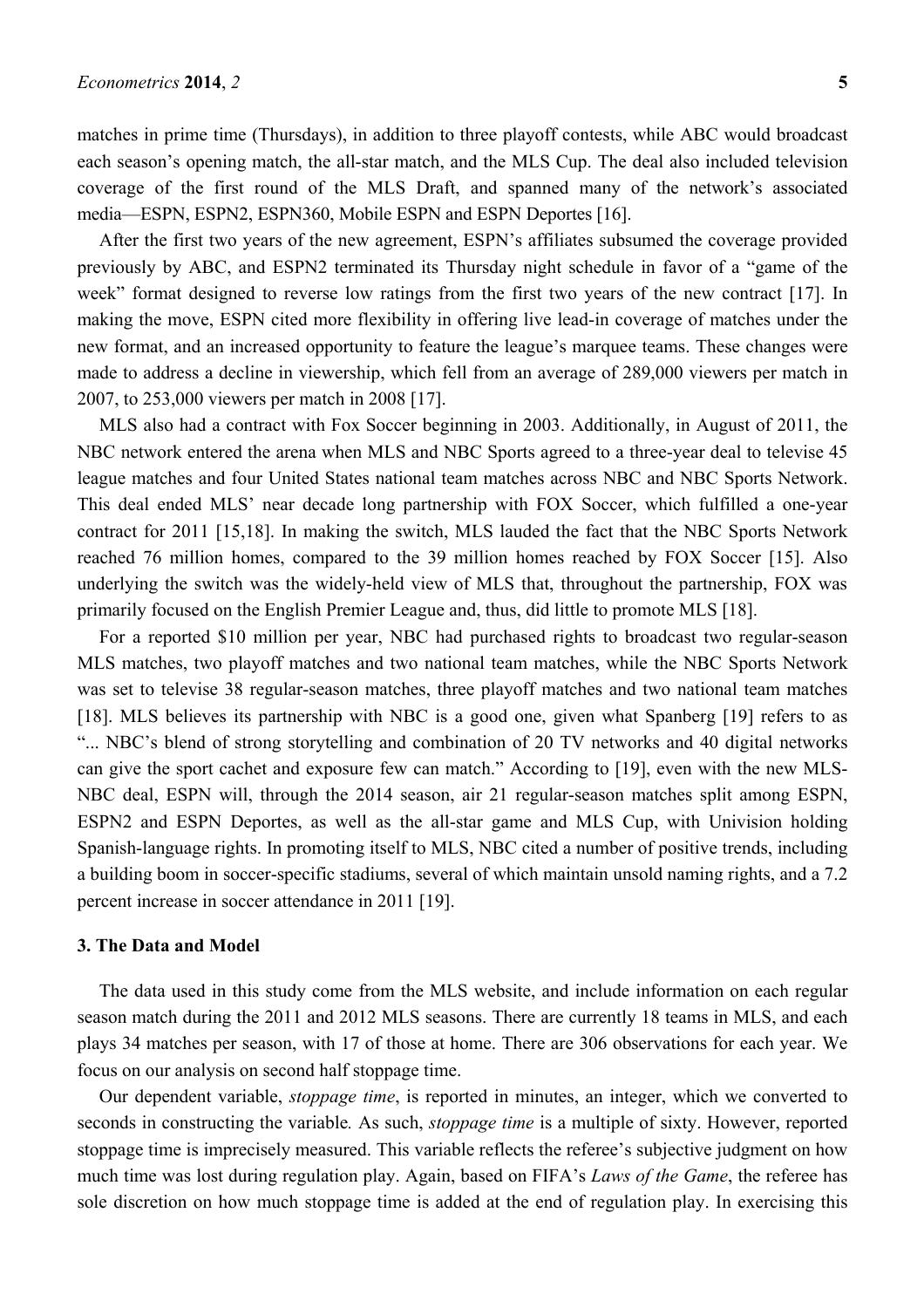discretion, the referee then reports the "minimum" whole number of minutes that were played using stoppage time, and this truncated number is recorded. For example, two minutes and thirty-four seconds is recorded as two minutes. To account for this censoring, we created the variable *time interval* by adding 59 to the amount of stoppage time in seconds. Thus, the truncated value of two minutes is really an indication that stoppage time played is between two and three minutes.

We have information on several variables, including the number of goals scored by the home team at the end of regulation and the number of goals scored by the visiting team at the end of regulation. We use the goal difference to construct several dummy variables for use in our model. The first set of dummies is constructed without respect to team. *Tied* indicates the match is tied at the end of regulation, *Diff1* indicates a one-goal differential at the end of regulation, *Diff2* indicates a two-goal differential at the end of regulation, and *Bigdiff* indicates a more-than-two-goal differential at the end of regulation. To facilitate hypothesis testing, we also construct variables for end-of-regulation goal differential with respect to the home team. *Behind1* indicates the home team faces a one-goal deficit at the end of regulation, *Behind2* indicates the home team faces a two-goal deficit at the end of regulation, and *Waybehind* indicates the home team faces more than a two-goal deficit at the end of regulation. Other independent variables in the model are similar to those used in other studies of stoppage time. We have information on the number of second half yellow cards (*Yellow*), the number of second half red cards (*Red*), and the number of second half substitutions (*Subs*). We have information on the fraction of stadium capacity filled during the match (*AttPct*). This variable measures crowd influence on referees and has been found to have an effect on European matches, particularly those matches played in stadia without running tracks separating the playing field from the fans. In the MLS, the fans are generally closer to the field than in Europe, due to an absence of tracks, but there are also fewer fans. The net impact is an empirical question.

We also have dummy variables for venue, referee, and television network. Television in 2011 is ESPN, FOX, GALA, TELE and TSN. In 2012 television is ESPN, GALA, NBC, TELE, TSN, and UNI. For each year the television network information is aggregated into a single variable indicating a nationally televised game (*NATV*).

Our general model is given below:

time interval = 
$$
\beta_0 + \beta_1 Y
$$
ellow +  $\beta_2 Red + \beta_3 Subs + \beta_4 T$ ied

 $+ \beta_5$  Diff1 +  $\beta_6$ Diff2 +  $\beta_7$  Behind1 +  $\beta_8$  Behind2 +  $\beta_9$  Waybehind

 $+\beta_{10}$  AttPct +  $\beta_{11}$  NATV + referee fixed effects + venue fixed effects +  $\varepsilon$ . (1)

The variable *time interval* is the dependent variable in our regression. *Bigdiff* is the omitted dummy variable.

We are interested in testing for the presence of home bias and close bias. A test for home bias is a test of the null hypothesis:  $H_0$ :  $\beta_7 = \beta_8 = \beta_9 = 0$ , versus the alternative that at least one of the coefficients is greater than zero. In previous studies the focus, rightly so, is on testing the null that  $\beta_7 = 0$ , however, positive and significant values for any of the coefficients in the group indicates that the home team is being treated more favorably than the visiting team with regards to stoppage time.

Evidence for close bias exists if there is no home bias, that is  $H_0$  above cannot be rejected, and the null hypothesis, H<sub>0</sub>:  $\beta_4 = \beta_5 = \beta_6 = \beta_7$  can be rejected in favor of the alternative, H<sub>A</sub>:  $\beta_4 > \beta_5 > \beta_6 > \beta_7$ .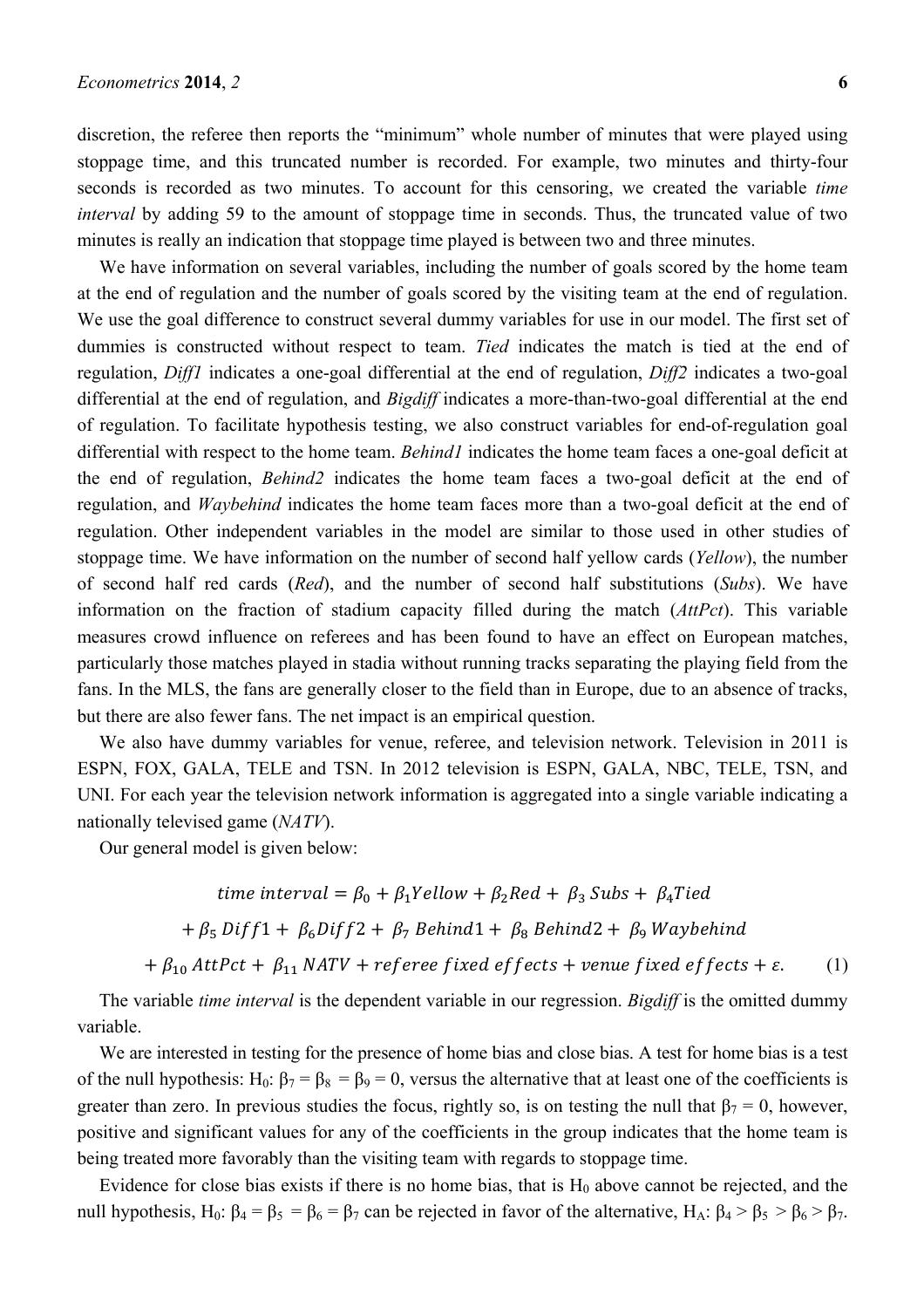Thus, absent a home field advantage, the longest extra session should occur following a tie at the end of regulation, the second longest extra session should occur following a one-goal difference at the end of regulation, the third longest extra session should occur following a two-goal difference at the end of regulation, each without regard to which team is ahead or behind.

We estimate separate models for the 2011 and 2012 seasons due to the many differences across seasons. In particular, the FOX network broadcast matches in only 2011, while NBC broadcast matches in only 2012.

## **4. Grouped Data and Partially Adaptive Estimation**

Recognizing the interval nature of the stoppage time variable, we initially estimate models using grouped data or interval censored regression. Our empirical analysis is based on a model in which the dependent variable is not reported stoppage time, but instead is the constructed time interval described above. The foundation for the grouped-data regression model is provided by Stewart [20], while additional material and an early application are provided by Caudill [21] and Long and Caudill [22], respectively. The usual grouped-data regression model is estimated by maximum likelihood under a strong distributional assumption. The usual assumption is that the errors are normally distributed. If this assumption is correct, maximum likelihood estimators are consistent. If this assumption is incorrect, maximum likelihood estimators are inconsistent. In this case better statistical performance can be obtained by using a flexible estimator that is consistent, even if the errors are not normally distributed. Partially adaptive estimators can provide a solution. They are flexible, do not depend on the normality assumption, and are consistent for wide variety of underlying distributions.

Partially adaptive estimators (henceforth PAE) are maximum likelihood (henceforth ML) estimators that are derived under the assumption of a very general and flexible error structure. In the case of linear regression models, PAEs have been developed based on (1) the generalized *t*-distribution by McDonald and Newey [23], Butler, McDonald, Nelson, and White [24], and McDonald and White [25], (2) a mixture-of-normals error structure by Phillips [26–27] and Bartolucci and Scaccia [28], and (3) maximum entropy distribution by Wu and Stengos [29]. Recently, PAEs have been developed for several limited-dependent variable models. For the dichotomous choice model, McDonald [30] develops a PAE based on the generalized *t*-distribution, and Geweke and Keane [31] develop a PAE based on a mixture of normal distributions. For the censored regression model, McDonald and Xu [32] develop a PAE based on the generalized *t*-distribution, and Caudill [33] develops a PAE based on a mixture of normal distributions. For the grouped-data regression model, Caudill and Long [12] develop a PAE based on a mixture of normals. We use the PAE of [12] in our analysis. The estimation details are given in [12], although an outline of the approach is given in this study.

The PAE of [12] is based on the extremely flexible mixture of (two) normal distributions. A mixture of two normal distributions is a random variable whose density function is a weighted sum of two normal density functions. To obtain the density function of a mixture, let  $\varphi$  denote the density function of a normal distribution with mean  $\mu$  and variance  $\sigma^2$ ,

$$
\phi(x; \mu, \sigma^2) = (2\pi\sigma^2)^{-\frac{1}{2}} \exp \left[ -\frac{1}{2} \left( \frac{x - \mu}{\sigma} \right)^2 \right],
$$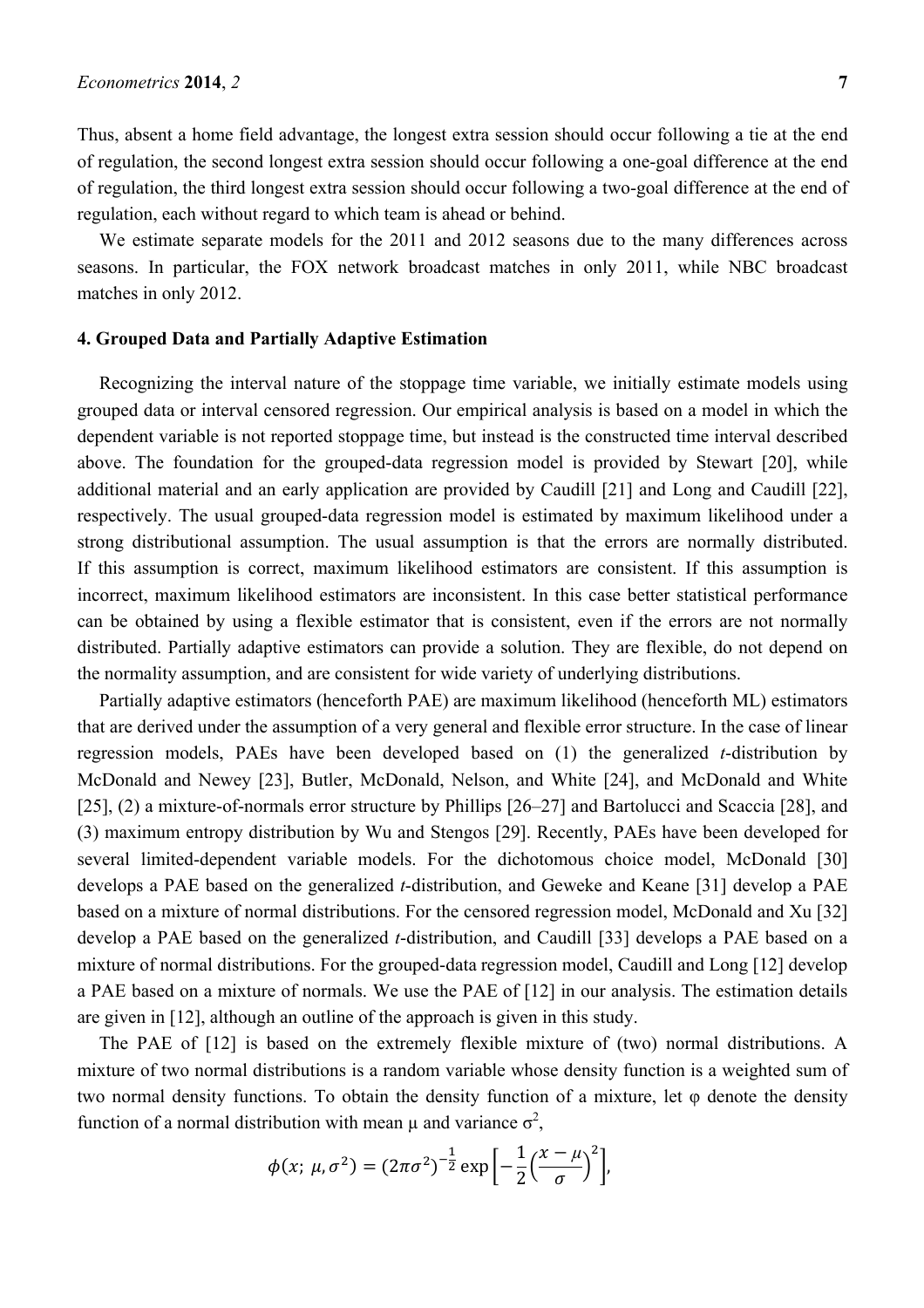while  $\Phi$  represents the cumulative distribution function of the standard normal. Then, the density function of a mixture of two normal distributions, the case most often examined, is given by,

$$
f(x; \lambda, \mu_1, \sigma_1^2, \mu_2, \sigma_2^2) = \lambda \phi(x; \mu_1, \sigma_1^2) + (1 - \lambda) \phi(x; \mu_2, \sigma_2^2),
$$

where  $0 \le \lambda \le 1$ . The cumulative distribution function of a mixture of two normal distributions is given by,

$$
F(x) = \int_{-\infty}^{x} f(t)dt = \lambda \Phi\left(\frac{x-\mu_1}{\sigma_1}\right) + (1-\lambda)\Phi\left(\frac{x-\mu_2}{\sigma_2}\right).
$$

Henceforth, we use  $f$  and  $F$  to indicate the density and cumulative distribution functions, respectively, of a mixture of two normal distributions.

A mixture of two normal distributions has several advantages in partially adaptive estimation. First, a mixture of two normals contains the normal as a special case which facilitates comparisons with the common formulation of most limited-dependent variable (LDV) models. In this case, the grouped-data regression model is contained in the partially adaptive model. Second, a mixture of two normals is more flexible than partially adaptive approaches based on generalizations of the *t*-distribution. In particular, a mixture of two normal distributions can accommodate every possible combination of skewness and kurtosis. Third, the approach can easily be extended to more than two normal distributions. For applications of a mixture of normal regressions [34–35], see Beard, Caudill and Gropper [34] and Caudill, Gropper and Hartarska [35].

In order to develop a PAE based on a mixture of normals for the grouped-data regression model, a result from Bartolucci and Scaccia [28] is needed. Using their notation, we begin with the usual regression model relating a dependent variable, *y*, to several independent variables, *Xi*,

$$
y_i = \alpha + X_i \beta + \varepsilon_i. \tag{2}
$$

Following [28], let,

$$
\mu_i = \alpha + X_i \beta. \tag{3}
$$

Then, the density function of  $y_i$  based on the normality assumption is given by,

$$
\phi(y_i; \mu_i, \sigma^2) = (2\pi\sigma^2)^{-\frac{1}{2}} \exp\left[-\frac{1}{2}\left(\frac{y_i - \mu_i}{\sigma}\right)^2\right].
$$
\n(4)

The log-likelihood function to be maximized in this case is,

$$
logL = \sum_{i=1}^{N} log[\phi(y_i; \mu_i, \sigma^2)].
$$
\n(5)

Equations (2) through (5) provide the framework for ML estimation of the linear model. Bartolucci and Scaccia extend this approach to a flexible alternative which is a mixture of two normal regression models with the slope coefficients constrained to be equal across regimes, yet allowing for the intercepts to vary. The result is essentially two parallel regression models. To extend the usual regression model, following [28], let the regression coefficients in the mixture be given by,

$$
\mu_{ij} = \alpha_j + X_i \beta \tag{6}
$$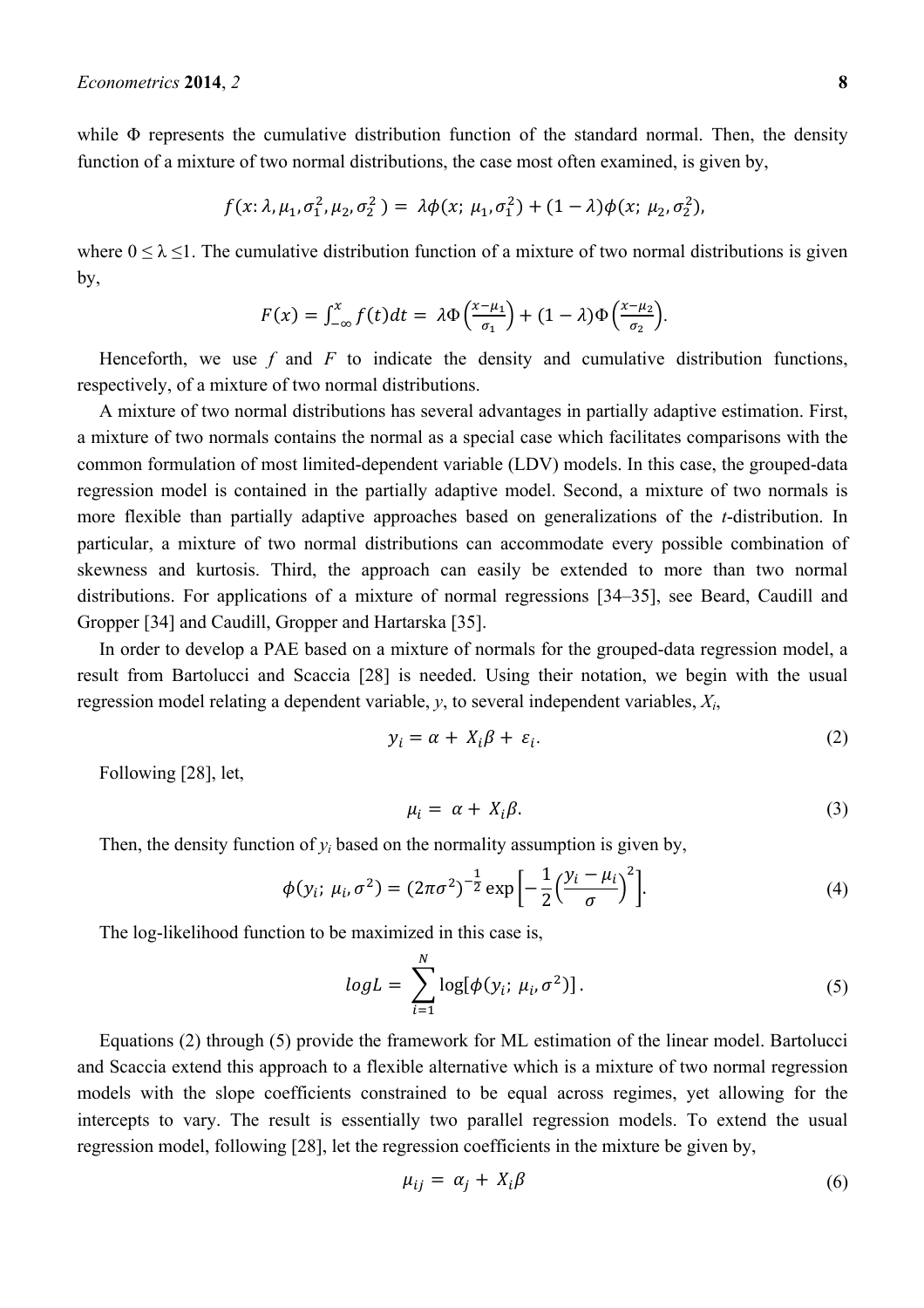where *i* indicates observation:  $i =1$  to N and *j* indicates regime,  $j=1,2$ . The density from Bartolucci and Scaccia is then,

$$
f(y_i; \lambda, \mu_{i1}, \sigma_1^2, \mu_{i2}, \sigma_2^2) = \lambda \phi(y_i; \mu_{i1}, \sigma_1^2) + (1 - \lambda) \phi(y_i; \mu_{i2}, \sigma_2^2)
$$
 (7)

where  $\lambda$  is the mixing weight with  $0 \leq \lambda \leq 1$ . The log-likelihood function is then,

$$
logL = \sum_{i=1}^{N} log[f(y_i; \lambda, \mu_{i1}, \sigma_1^2 \mu_{i2}, \sigma_2^2)].
$$
\n(8)

Equations (6) through (8) give the framework for ML estimation of the linear model following the approach detailed by [28]. The likelihood function in (8) can be maximized by using the expectations maximization, or EM, algorithm given by Bartolucci and Scaccia. Although the approach based on mixture adds flexibility, the added flexibility comes at a cost. Compared to the usual ML estimator of the simple linear regression model, three additional parameters must be estimated: the mixing weight, an intercept, and a variance.

The approach of Bartolucci and Scaccia is extended to the grouped-data regression model by Caudill and Long [12]. Below we derive the usual grouped-data regression model and then the partially adaptive extension. The latent variable regression model is given by,

$$
y_i^* = \alpha + X_i \beta + \varepsilon_i
$$

where  $\epsilon$  is normally distributed with mean zero and variance  $\sigma^2$ , while the interval endpoints are,

 $-\infty \leq 0 \leq L_2 \leq L_3 \leq L_4 \leq \ldots \leq L_{K-1} \leq +\infty$ 

with  $L_0 = -\infty$ ,  $L_1 = 0$ , and  $L_K = \infty$ . Thus, observed *y* is related to  $y^*$  as follows:

$$
y_i = 1 \quad \text{if} \quad y_i^* \le 0
$$
\n
$$
y_i = 2 \quad \text{if} \quad 0 \le y_i^* \le L_2
$$
\n
$$
y_i = 3 \quad \text{if} \quad L_2 \le y_i^* \le L_3
$$
\n
$$
y_i = 4 \quad \text{if} \quad L_3 \le y_i^* \le L_4
$$
\n
$$
\text{etc.}
$$

Regression parameters are estimated by ML based on products of probabilities such as,

$$
P_{ik} = prob(y_i = k) = \Phi[L_k - \mu_i] - \Phi[L_{k-1} - \mu_i].
$$

The log-likelihood function is given by,

$$
\log L = \sum_{i=1}^{N} \sum_{k=1}^{K} I_{ik} \log(P_{ik})
$$

where  $I_{ik}$  is a set of dummy variables for each observation *i*, such that  $I_{ik}$  equals 1 if the  $i^{th}$ observation is in the  $k^{th}$  interval, and 0 otherwise.

The partially adaptive approach of [12] is based on a mixture of two normal distributions. Probabilities of interval membership are given by,

$$
P_{ik} = prob(y_i = k) = F[L_k] - F[L_{k-1}]
$$

The log-likelihood function is given by,

$$
\log L(\lambda, \mu_{i1}, \sigma_1^2, \mu_{i2}, \sigma_2^2) = \sum_{i=1}^N \sum_{k=1}^K I_{ik} \log(P_{ik})
$$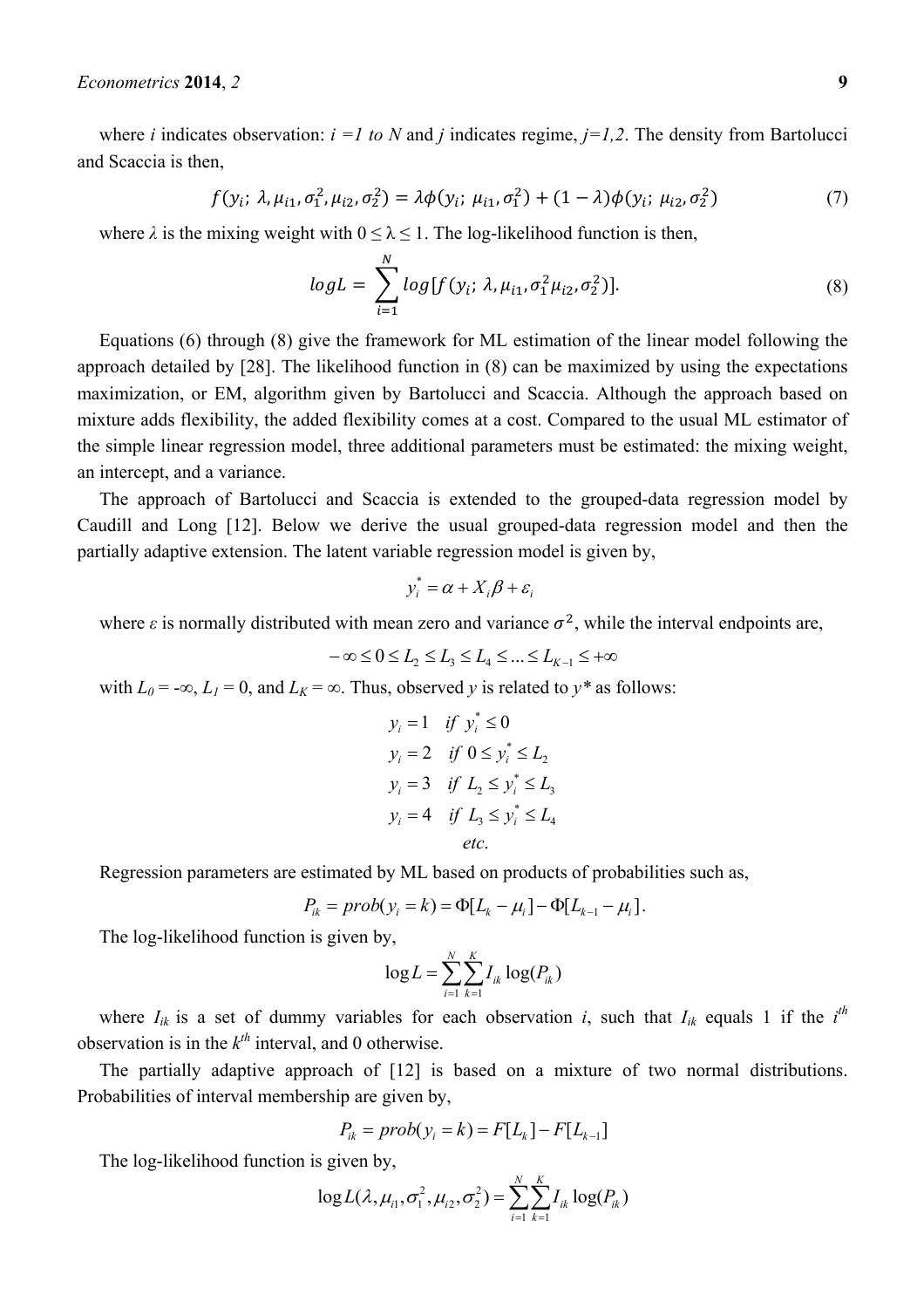The model is estimated by ML using the EM algorithm given in Caudill and Long [12]. Our results are based on both the usual grouped-data regression model and the partially adaptive approach of Caudill and Long  $[12]$ .<sup>1</sup> Estimated coefficients in the grouped data regression model and in the partially adaptive regression model are interpreted just like their OLS counterparts; that is, they are marginal effects.

# **5. Results**

Summary statistics for our samples are given in Table 1. The means and standard deviations for 2011 are given in column two of the table and the means and standard deviations for 2012 are given in column three of the table. There is little difference in the means of variables between the two years except for two cases; *Stoppage sec* and *NATV*. *Stoppage sec* is the reported stoppage time, which is about 26 seconds more in the 2012 season than in 2011. Also, in 2012 the fraction of matches that were nationally televised is 0.334, up from 0.258 in 2011.

We turn now to a discussion of our estimation strategy. We estimate our models using grouped data regression, then test down using likelihood ratio tests to obtain a parsimonious model which is ultimately estimated using the partially adaptive approach of Caudill and Long [12]. Using a generalto-specific modeling approach, we estimate Equation (1) above for 2011 and 2012. Our first step is to test for the presence of referee fixed effects and drop them from the model if the null hypothesis that all associated coefficients equal zero cannot be rejected.<sup>2</sup> We do the same for the venue fixed effects. If, in either case, the null is rejected, we use a forward stepwise procedure to determine which fixed effects to include.<sup>3</sup> We also test for the presence of a home field advantage by jointly testing the coefficients of *Behind1*, *Behind2*, and *Waybehind*. If the null cannot be rejected, we omit the group. If the null can be rejected, we retain the entire group in future specifications.

## *5.1. The 2011 Season*

 $\overline{a}$ 

We estimate the model in Equation (1) for second half stoppage time in 2011 first. First, we test the null hypothesis that the coefficients of all of the referee fixed effects are zero. We cannot reject this hypothesis. The resulting chi-square is 29.19 with 25 degrees of freedom, resulting in a *p*-value of 0.26. We test the null hypothesis that the coefficients of all of the venue fixed effects are zero. We cannot reject this hypothesis. The chi-square value is 16.39 with 19 degrees of freedom, yielding a *p*-value of 0.63. We test the null hypothesis that the coefficients of all of the "home bias" coefficients are zero. We cannot reject this hypothesis. The chi-square value is 1.48 with 3 degrees of freedom, yielding a *p*value of 0.69. The referee fixed effects, the venue fixed effects, and the home bias dummy variables are omitted from subsequent estimations.

<sup>&</sup>lt;sup>1</sup> All partially adaptive models are estimated using a program written by the authors in the IML language in SAS that is available from the authors upon request.

<sup>&</sup>lt;sup>2</sup> Alternatively, one could estimate a mixed model but the software does not presently exist to estimate a partially adaptive interval-censored mixed model.

 $3 \text{ We are grateful to an anonymous referee for this suggestion.}$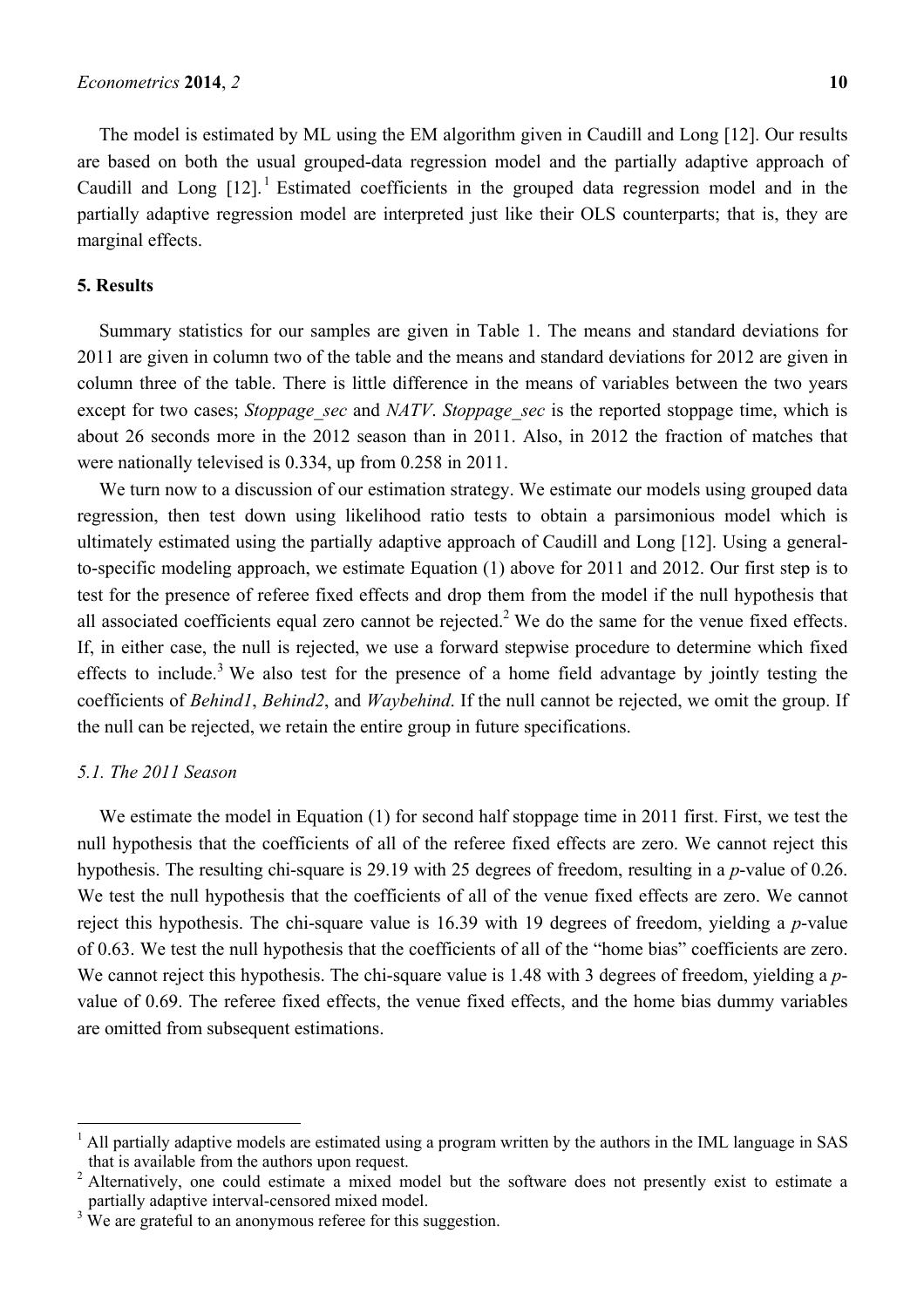| Variable      | 2011    | 2012    |
|---------------|---------|---------|
| Stoppage sec  | 260.000 | 285.882 |
|               | (74.96) | (85.39) |
| Yellow        | 1.837   | 1.854   |
|               | (1.28)  | (1.30)  |
| Red           | 0.170   | 0.115   |
|               | (0.43)  | (0.35)  |
| <b>Subs</b>   | 4.725   | 4.864   |
|               | (1.01)  | (1.08)  |
| <b>Tied</b>   | 0.386   | 0.402   |
|               | (0.489) | (0.49)  |
| Diff1         | 0.471   | 0.421   |
|               | (0.50)  | (0.49)  |
| Diff2         | 0.118   | 0.149   |
|               | (0.32)  | (0.36)  |
| Bigdiff       | 0.026   | 0.028   |
|               | (0.16)  | (0.16)  |
| Behind1       | 0.180   | 0.017   |
|               | (0.38)  | (0.38)  |
| Behind2       | 0.036   | 0.046   |
|               | (0.19)  | (0.21)  |
| Waybehind     | 0.007   | 0.006   |
|               | (0.08)  | (0.08)  |
| <b>AttPct</b> | 0.771   | 0.825   |
|               | (0.24)  | (0.25)  |
| <i>NATV</i>   | 0.258   | 0.334   |
|               | (0.44)  | (0.47)  |

**Table 1.** Sample means and standard deviations for 2011 and 2012 Major League Soccer (MLS) seasons.

We re-estimate the model with the omitted dummy variables. The results of estimating the model are given in Table 2. The OLS results, presented for comparison, are given in column two of the table. As the results are very similar to the grouped data results, we do not discuss them in detail here. Column three of the table contains the results from estimating the grouped-data regression model. Our earlier test indicated no evidence for a home bias in the awarding of stoppage time. The estimated coefficients of *Tied*, *Diff1*, and *Diff2* (132.34, 111.68, and 103.92, respectively) are declining, which is consistent with close bias in that more stoppage time is added the closer the score at the end of regulation. We tested the equality of the coefficients using a likelihood ratio test and we can reject the null hypothesis of equality  $(\chi^2(3) = 25.88$  with *p*-value = 0.00). We find no evidence that attendance as a fraction of stadium capacity has an impact on stoppage time. However, the coefficient of *NATV* indicates that nationally televised matches are, on average, about 22 seconds longer than untelevised matches  $(t = 2.32)$ .

In order to make certain our findings are not an artifact of the normality assumption, we re-estimate the model using the partially adaptive approach detail earlier. We find that there is considerable evidence indicating that the underlying error structure is not normal. Following Sarstedt and Schwaiger (2008), we calculate Akaike's Information Criterion (AIC), consistent Akaike's Information Criterion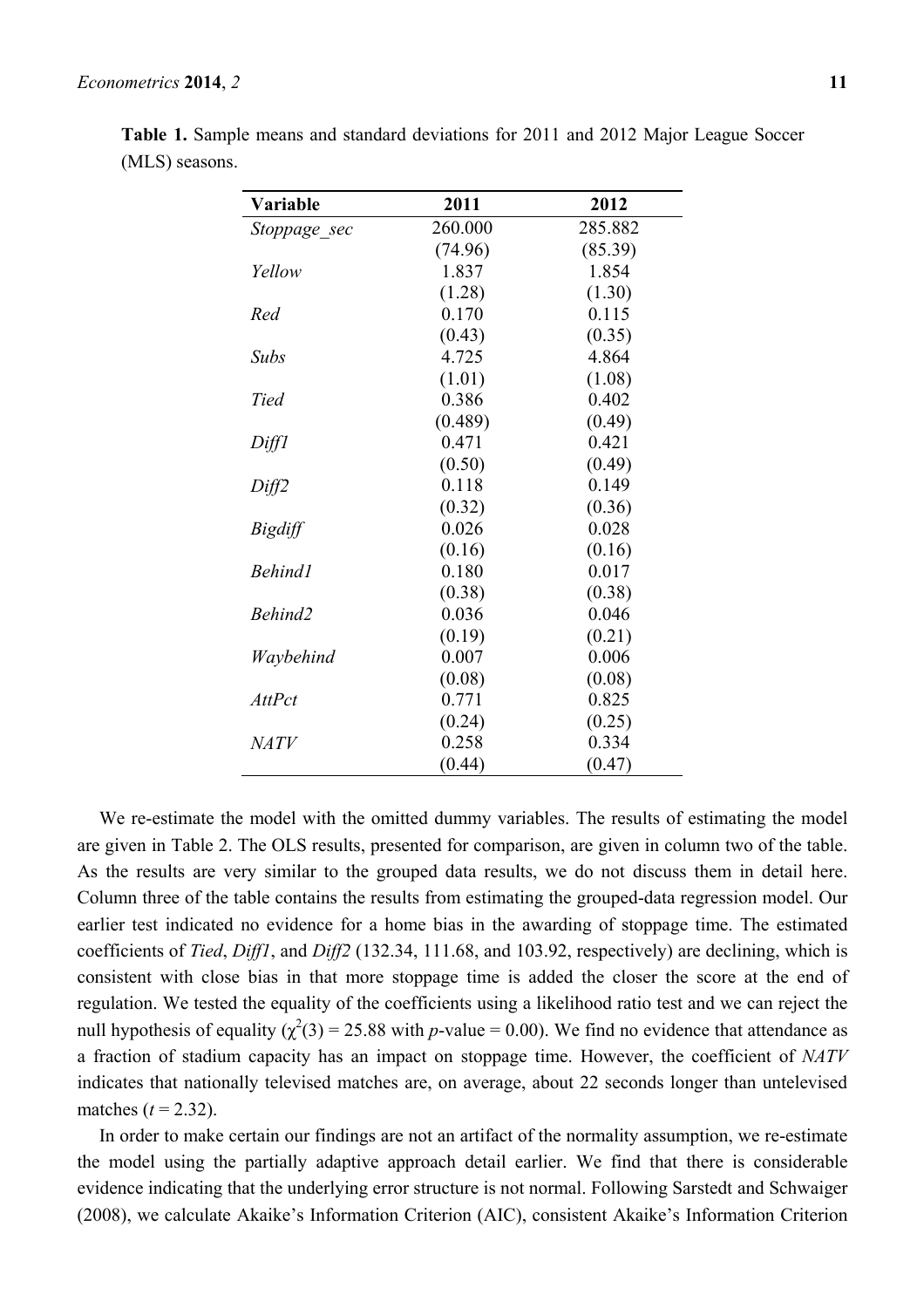(CAIC), Bayesian Information Criterion (BIC), and the sample-size adjusted AIC (ABIC) for the grouped-data regression model and our PAM estimator. We use these statistics in our application for model selection. All four information criteria favor the partially adaptive model over the usual grouped-data regression model. In addition, we plot the estimated density functions for the usual grouped-data regression and the partially adaptive version, evaluated at the sample means of the independent variables. The results are given in Figure 1, and do show that the mixture density is more compact than the normal with a fatter right tail. Clearly, the two distributions are different.

| Variable         | <b>OLS Estimation</b><br>Results <sup>1</sup> | Grouped-Data<br><b>Estimation Results<sup>2</sup></b> | <b>Partially Adaptive</b><br><b>Estimation Results</b> |
|------------------|-----------------------------------------------|-------------------------------------------------------|--------------------------------------------------------|
| Intercept 1      | 69.226                                        | 99.208***                                             | 100.382***                                             |
|                  | (1.90)                                        | (2.76)                                                | (3.65)                                                 |
| Intercept 2      |                                               |                                                       | 85.777***                                              |
|                  |                                               |                                                       | (3.45)                                                 |
| Yellow           | 8.311                                         | 8.312***                                              | 7.098***                                               |
|                  | (2.60)                                        | (2.64)                                                | (3.00)                                                 |
| Red              | 20.447                                        | 20.440**                                              | 15.236**                                               |
|                  | (2.11)                                        | (2.14)                                                | (2.29)                                                 |
| <b>Subs</b>      | 14.113***                                     | 14.127***                                             | $9.010***$                                             |
|                  | (3.44)                                        | (3.48)                                                | (2.94)                                                 |
| <b>Tied</b>      | 132.338***                                    | 132.354***                                            | 151.508***                                             |
|                  | (5.07)                                        | (5.14)                                                | (10.10)                                                |
| Diff1            | 111.678***                                    | 111.660***                                            | 139.084***                                             |
|                  | (4.34)                                        | (4.40)                                                | (9.52)                                                 |
| Diff2            | 103.92***                                     | 103.892***                                            | 138.688***                                             |
|                  | (3.74)                                        | (3.80)                                                | (8.75)                                                 |
| <b>AttPct</b>    | $-20.885$                                     | $-20.943$                                             | $-3.308$                                               |
|                  | (1.20)                                        | (1.22)                                                | (0.26)                                                 |
| <b>NATV</b>      | 21.851                                        | 21.881**                                              | $12.143*$                                              |
|                  | (2.29)                                        | (2.32)                                                | (1.73)                                                 |
| Sigma1           | 70.360                                        | 67.233                                                | 108.255                                                |
| Sigma2           |                                               |                                                       | 31.316                                                 |
| Mixing<br>weight |                                               |                                                       | 0.331                                                  |
| $-ln L$          |                                               | 478.494                                               | 448.665                                                |

**Table 2.** Estimation results for the 2011 MLS regular season.

<sup>1</sup> Figures in parentheses are absolute values of *t*-ratios based on robust standard errors.<br><sup>2</sup> Estimated coefficients in the grouped data regression model and in the partially adaptive

regression model are interpreted just like their OLS counterparts; that is, they are marginal effects.

\*\*\* Significant at the  $\alpha = 0.01$  level, two-tailed test.<br>\*\* Significant at the  $\alpha = 0.05$  level, two-tailed test. Significant at the  $\alpha$  = 0.05 level, two-tailed test.

Significant at the  $\alpha$  = 0.10 level, two-tailed test.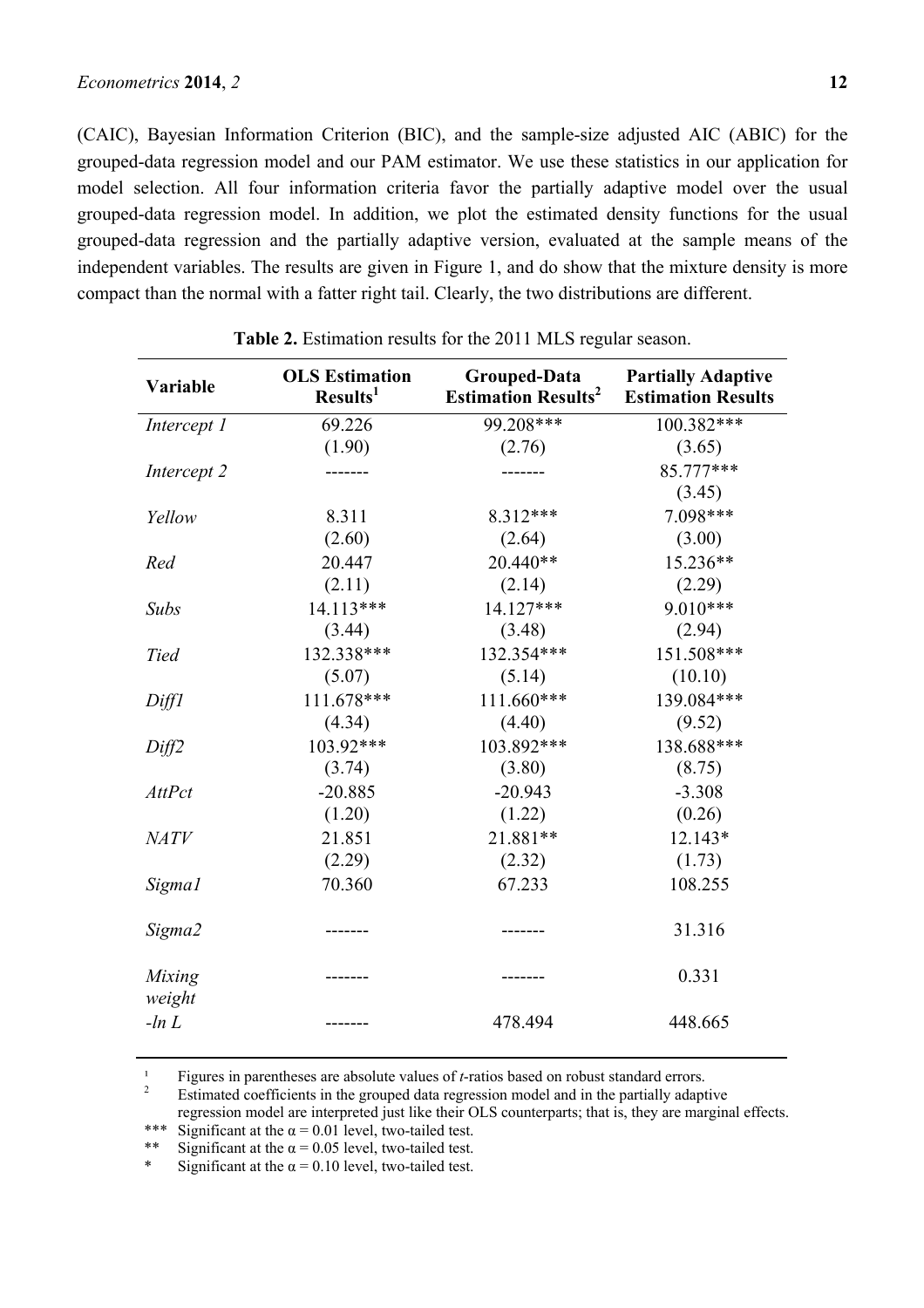

**Figure 1.** 2011. Densities of normal and mixture of normals

The estimation results for the partially adaptive version of our model are given in column four of Table 2. The results are similar to those obtained from the usual grouped data regression model. Like the grouped data regression model, the only coefficient not achieving statistical significance is that of *AttPct*. The coefficient of *NATV* is smaller in magnitude, but still indicates a statistically significant increase in stoppage time for nationally televised matches. The coefficient indicates about 12 additional seconds of stoppage time (with a *t*-ratio of 1.73).

## *5.2. The 2012 Season*

 $\overline{a}$ 

One important difference in 2012 is that the broadcast networks changed somewhat; specifically, NBC entered the scene while FOX made an exit. Our analysis of the 2012 season proceeds similarly to that for 2011. We tested for referee and venue fixed effects. To begin, we return to our full model given in Equation (1) above. We can reject the null hypothesis of no referee fixed effects. The chi-square value is 54.44 with 30 degrees of freedom and a *p*-value of 0.001. The null hypothesis of no venue fixed effects cannot be rejected. The chi-square value is 24.26 with 18 degrees of freedom and a  $p$ -value of 0.15. We can reject the null hypothesis of no home field bias.<sup>4</sup> The chi-square is 7.22 with 3 degrees of freedom and a *p*-value of 0.07.

<sup>4</sup> Following a suggestion of a referee, we also tested for home bias by replacing *Behind1*, *Behind2*, and *Waybehind* with the interaction terms *AttPct*\**Behind1*, *AttPct*\**Behind2*, and *AttPct*\**Waybehind* in our models for 2011 and 2012. Our conclusions regarding the absence of home bias in 2011 and the presence of home bias in 2012 were unchanged.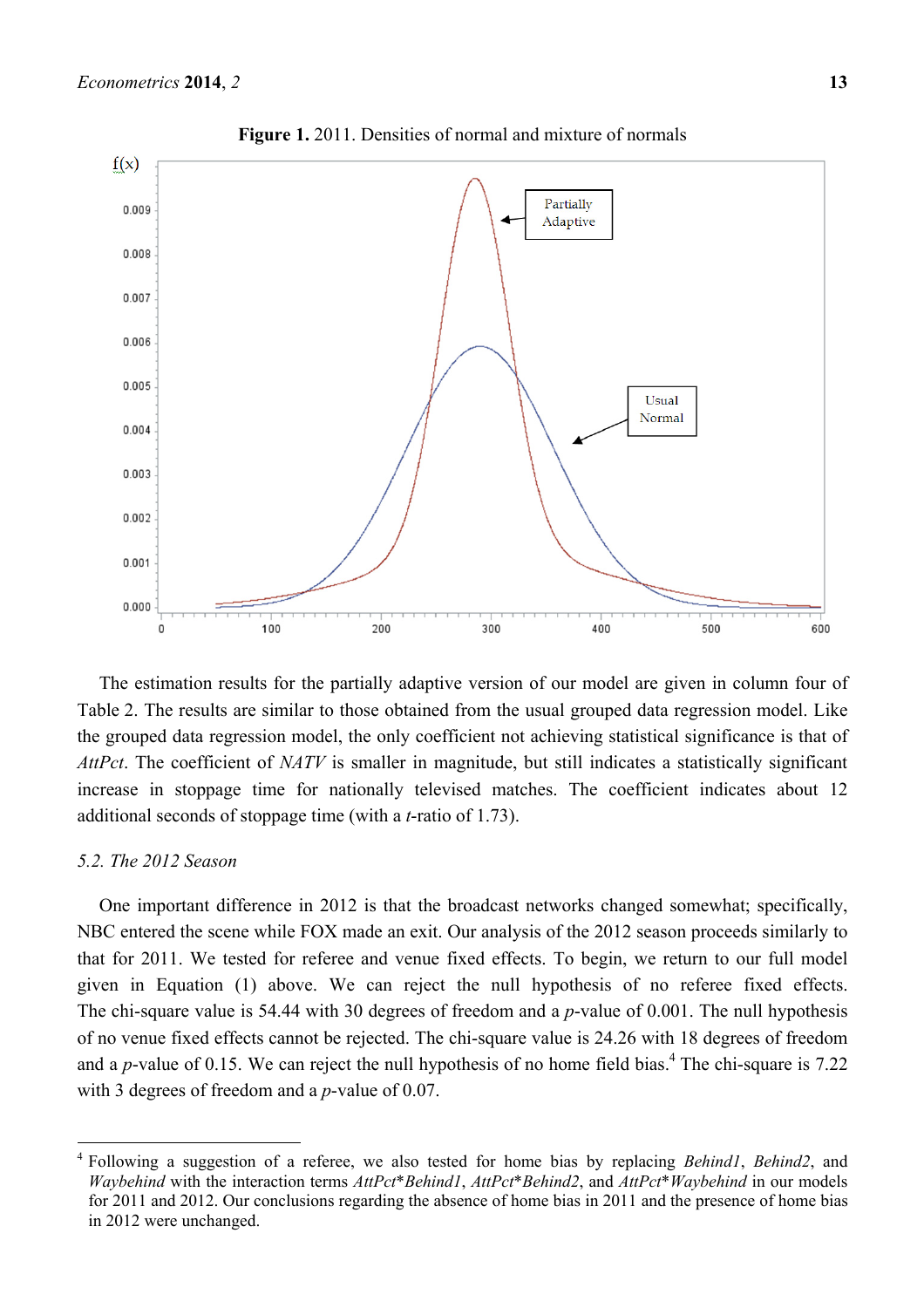$\overline{a}$ 

Based on these test results, we omit the venue fixed effects from the model and retain our home field variables: *Behind1*, *Behind2*, and *Waybehind*. For the referee fixed effects, we conduct a forward stepwise procedure and admit a referee effect if the associated *p*-value is less than 0.10. This procedure resulted in the addition of seven referee dummy variables; *Ref1*, *Ref6*, *Ref12*, *Ref22*, *Ref23*, *Ref28*, and *Ref30*.

The OLS estimation results are given in column two of Table 3 and are presented for the purpose of comparison. Again, they are not discussed here as they are similar to the grouped data regression results. The grouped data estimation results are given in column three of Table 3. The coefficients of all variables except *Red*, *Behind2*, *Waybehind*, and *AttPct* are statistically significant at the  $\alpha = 0.10$ level or better. There are two main results for 2012. First, unlike 2011, there is a negative and significant national television effect. The coefficient is  $-18.88$  with a *t*-ratio (absolute value) of 1.90. The other finding, consistent with most empirical studies on soccer, is the presence of a home field advantage. This conclusion is based on the coefficient of *Behind1*, indicating that an additional 29 seconds of stoppage time  $(t = 2.20)$  is added if the home team, rather than the visiting team, is behind by one goal at the end of regulation play.<sup>5</sup>

As before, we also estimate the partially adaptive model in case our results are due to the restrictive normality assumption in the grouped-data regression model. Several information criteria support the partially adaptive model over the usual grouped-data regression. Figure 2 contains plots of the normal and mixture-of-normals density functions evaluated at the sample means. The mixture-of-normals density looks much like that in the 2011 case. This density differs greatly from the normal, being more concentrated, shifted left, and having a fatter right tail.

The results of estimating the partially adaptive model are given in the fourth column of Table 3. These results mirror those from the grouped-data regression model, with two notable exceptions. There is now a statistically significant home field advantage if the home team is behind by more than two goals at the end of regulation play. The coefficient indicates that about 80 additional seconds of stoppage time are added if the home team is way behind the visiting team  $(t = 1.98)$ . The national television effect is now highly insignificant. The important finding of an additional 25–30 seconds of stoppage time added when the home team is behind by one goal remains.

<sup>5</sup> Given that the law governing stoppage time allows referees to account for "wast[ed] time" during regulation play, it is possible that numerous excessive goal celebrations could account for some of the observed stoppage time in a given soccer contest. To account for this, we constructed and added the total number of second-half goals scored to the set of regressors from our most general grouped-data regression model. For 2011, the estimated coefficient on this regressor is 1.05, with a *t*-ratio of 0.27. For the 2012, the estimated coefficient is  $-6.08$  with a *t*-ratio of 1.29 (absolute value). Thus, the variable is not significant.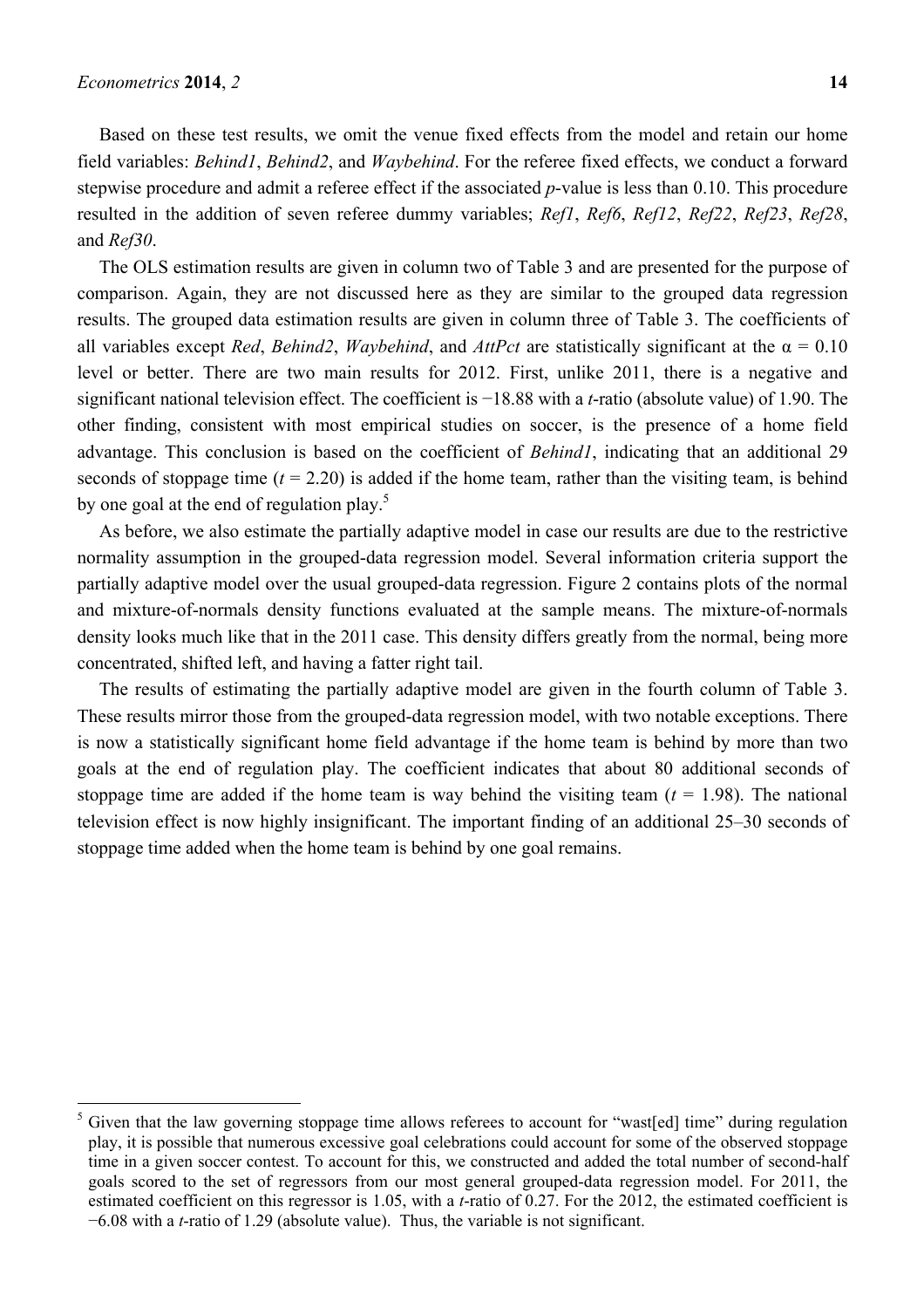| Variable          | <b>OLS</b> Estimation<br>Results <sup>1</sup> | Grouped-Data<br><b>Estimation Results<sup>2</sup></b> | <b>Partially Adaptive</b><br><b>Estimation Results</b> |
|-------------------|-----------------------------------------------|-------------------------------------------------------|--------------------------------------------------------|
| <b>Intercept1</b> | 71.321*                                       | 108.274***                                            | 171.205***                                             |
|                   | (1.79)                                        | (2.81)                                                | (4.60)                                                 |
| Intercept2        | -----                                         |                                                       | 129.599***                                             |
|                   |                                               |                                                       | (4.03)                                                 |
| Yellow            | 11.913***                                     | $11.614***$                                           | 11.919***                                              |
|                   | (3.48)                                        | (3.52)                                                | (4.25)                                                 |
| Red               | $-1.041$                                      | $-2.468$                                              | 6.528                                                  |
|                   | (0.08)                                        | (0.20)                                                | (0.58)                                                 |
| <b>Subs</b>       | 13.314***                                     | 12.537***                                             | 8.665***                                               |
|                   | (3.29)                                        | (3.19)                                                | (2.82)                                                 |
| <b>Tied</b>       | 136.036***                                    | 134.166***                                            | 120.529***                                             |
|                   | (4.48)                                        | (4.57)                                                | (4.86)                                                 |
| Diff1             | 97.818***                                     | 97.104***                                             | 96.473***                                              |
|                   | (3.17)                                        | (3.26)                                                | (3.82)                                                 |
| Diff2             | 93.764***                                     | 92.188***                                             | 90.153***                                              |
|                   | (2.87)                                        | (2.92)                                                | (3.35)                                                 |
| <b>Behind1</b>    | 29.315*                                       | 28.962**                                              | 25.855**                                               |
|                   | (2.16)                                        | (2.20)                                                | (2.23)                                                 |
| Behind2           | 25.749                                        | 26.547                                                | 9.303                                                  |
|                   | (1.05)                                        | (1.12)                                                | (0.48)                                                 |
| Waybehind         | 86.392                                        | 91.844                                                | 82.856*                                                |
|                   | (1.39)                                        | (1.52)                                                | (1.98)                                                 |
| <b>AttPct</b>     | 13.570                                        | 17.717                                                | 1.355                                                  |
|                   | (0.78)                                        | (1.05)                                                | (0.10)                                                 |
| <b>NATV</b>       | $-6.084$                                      | $-16.877*$                                            | $-1.556$                                               |
|                   | (0.64)                                        | (1.90)                                                | (0.20)                                                 |
| Refl              | 129.894                                       | 127.051***                                            | 92.877***                                              |
|                   | $(3.69)$ ***                                  | (3.74)                                                | (4.18)                                                 |
| Ref6              | 55.325*                                       | 55.285*                                               | 41.023*                                                |
|                   | (1.84)                                        | (1.90)                                                | (1.74)                                                 |
| Ref12             | 91.497**                                      | 92.949***                                             | 23.224                                                 |
|                   | (2.61)                                        | (2.76)                                                | (1.07)                                                 |
| Ref22             | $-32.403*$                                    | $-31.936*$                                            | $-25.008$                                              |
|                   | (1.74)                                        | (1.78)                                                | (1.60)                                                 |
| Ref23             | $-134.458***$                                 | $-138.055***$                                         | $-130.069***$                                          |
|                   | (2.43)                                        | (2.58)                                                | (3.94)                                                 |
| Ref28             | 64.318**                                      | 63.625**                                              | 73.532***                                              |
|                   | (2.15)                                        | (2.20)                                                | (3.43)                                                 |
| Ref30             | $-59.915*$                                    | $-60.103**$                                           | $-33.765***$                                           |
|                   | (1.99)                                        | (2.06)                                                | (3.43)                                                 |
| Sigma1            | 76.899                                        | 72.263                                                | 115.606                                                |
|                   |                                               |                                                       | 43.570                                                 |
| Sigma2            |                                               |                                                       | 0.273                                                  |
| Mixing weight     |                                               | 527.183                                               | 508.723                                                |
| $-lnL$            |                                               |                                                       |                                                        |

**Table 3.** Estimation results for the 2012 MLS regular season.

<sup>1</sup> Figures in parentheses are absolute values of *t*-ratios based on robust standard errors.

Estimated coefficients in the grouped data regression model and in the partially adaptive

regression model are interpreted just like their OLS counterparts; that is, they are marginal effects.

\*\*\* Significant at the  $\alpha = 0.01$  level, two-tailed test.<br>\*\* Significant at the  $\alpha = 0.05$  level, two-tailed test.

Significant at the  $\alpha$  = 0.05 level, two-tailed test.

\* Significant at the  $\alpha = 0.10$  level, two-tailed test.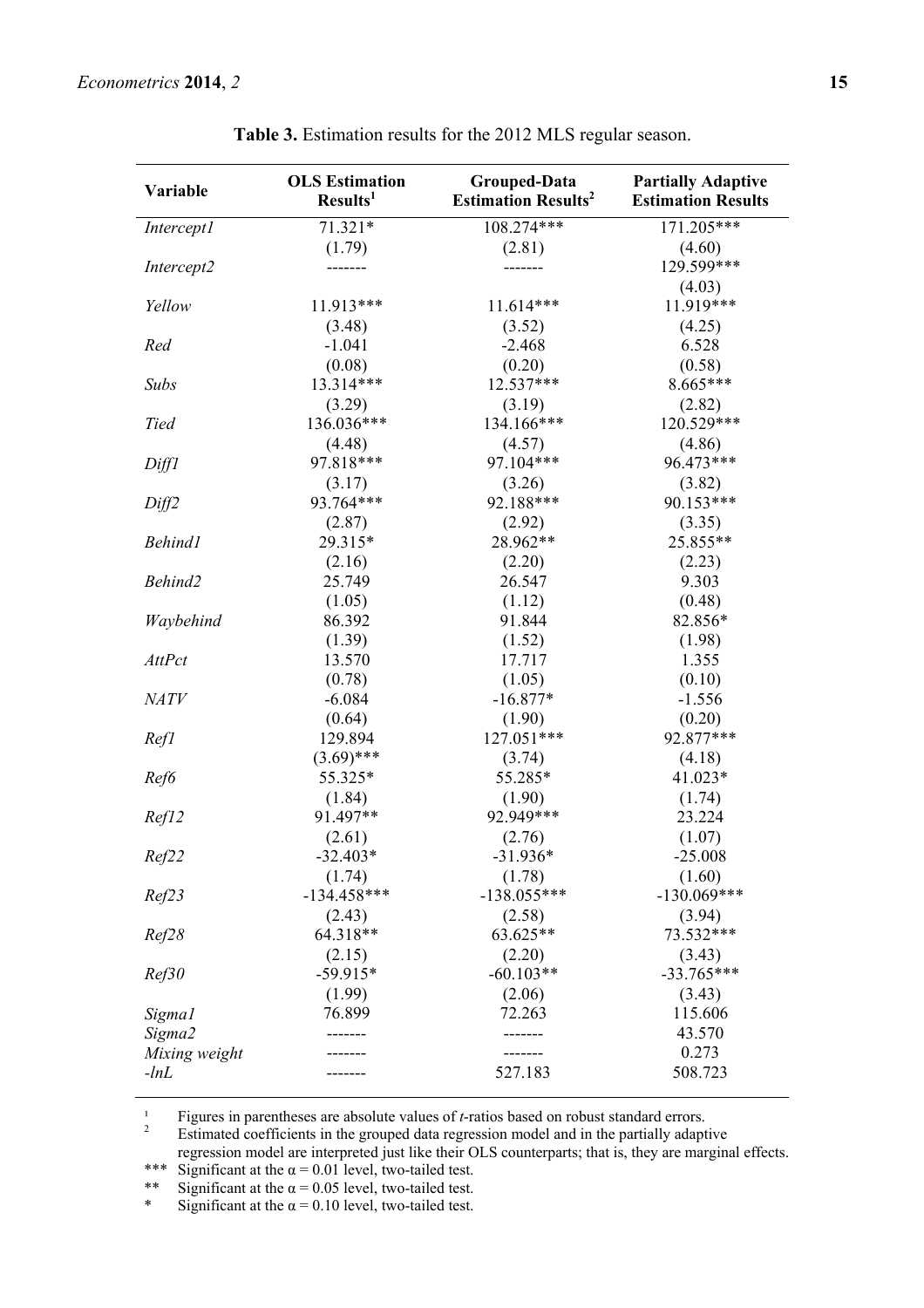$\overline{a}$ 



**Figure 2.** 2012. Densities of normal and mixture of normals.

The results from the 2011 and 2012 seasons have little in common. There is no home field advantage in the addition of stoppage time in 2011, but this often-found effect is present in 2012. There is a national television effect in 2011, but not in 2012. If one looks simply at the means of stoppage time, nationally televised matches are, on average, about 14 seconds longer than other matches. In 2012, nationally televised matches are, on average, about 14 seconds shorter than other matches. However, average stoppage time in 2012 exceeded average stoppage time in 2011. In fact, although the average stoppage time for a nationally televised match is not much different in 2011 than in 2012, the big change is in the stoppage time for the other matches. For those matches not nationally televised, the average stoppage time in 2012 is over 33 seconds longer than the average in 2011.<sup>6</sup> The "nationally televised" effect is not statistically significant in 2012, indicating that differences in the other independent variables in the model accounted for the spread. That is not the case in 2011, as the effect is statistically significant, *ceteris paribus*. One possible explanation for the finding is that

<sup>6</sup> Following the suggestion of a referee, we pooled the 2011 and 2012 data and then divided the sample into nationally televised and not nationally televised matches. We returned to our large model (1), dropped *NATV* and added a year dummy variable for 2012. For the televised games we found no evidence of a home field advantage. Although the *Behind1* coefficient was marginally significant, the "home" group was not  $(\chi^2(3) =$ 3.62 with *p*-value = 0.3057). For the matches not nationally televised we found some evidence of a home field advantage, surprisingly based on the strength of a large positive and statistically significant *Waybehind* coefficient. Testing our "home" group here gave a  $\chi^2(3) = 7.69$  with a p-value of 0.0528. This is consistent with our prior belief that close bias is more important for televised games and home bias is more important for not-televised games.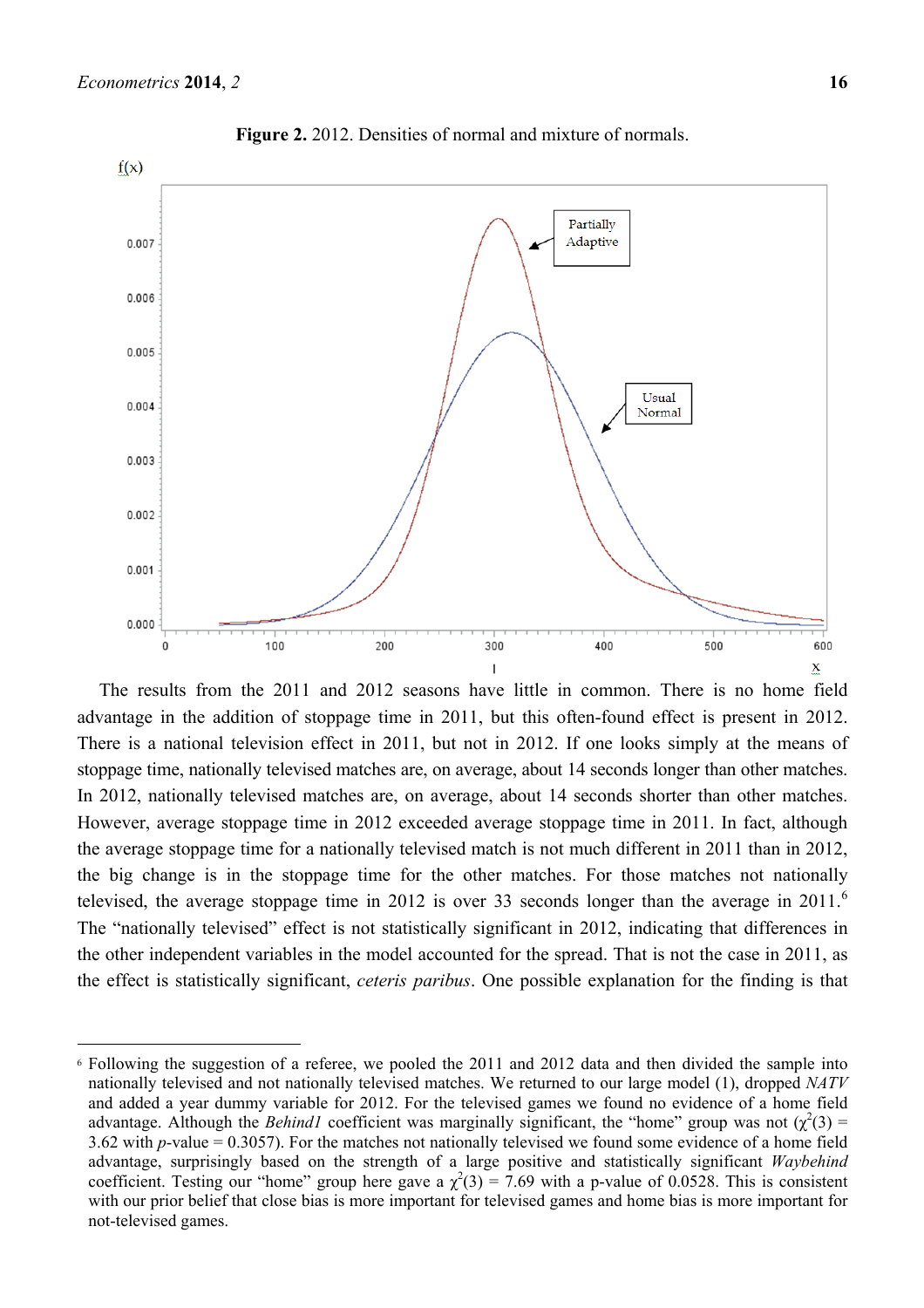2011 is the year that the MLS contract with FOX ended, and that some longer matches might have put MLS in a better negotiating position against FOX and/or NBC.

### **6. Conclusions**

This study examines home bias, close bias, and television bias in Major League Soccer (MLS) using data on second-half stoppage time for the 2011 and 2012 MLS seasons. There are several novel features of our study. We use data from the two most recent MLS seasons, 2011 and 2012. We include a dummy variable to investigate the existence of a television effect on stoppage time. We note that reported stoppage time is interval-censored and, consequently, we estimate a grouped-data regression model. We also estimate a partially adaptive regression model, following [12].

Our findings indicate that there is no home field advantage in the awarding of stoppage time in 2011. We do find a positive television effect on stoppage time. In particular, from 12 to 23 seconds more stoppage time is added for a nationally televised match, *ceteris paribus*. Our results for 2012 more closely resemble previous work on stoppage time in soccer. We do find evidence of a home field advantage. In particular, if the home team is behind by one goal at the end of regulation, about 33 seconds of stoppage time is added beyond the average for a visiting team facing a one-goal deficit. We find no evidence of a television bias in 2012. One possible explanation for the reversal, certainly as far as the impact of television is concerned, is that MLS' contract with FOX expired in 2011, and it was in the process of being renegotiated with FOX's rival NBC. Longer matches might translate into more viewers of MLS matches, and, as a result, a more favorable television contract for MLS.

#### **Acknowledgments**

The authors thank two anonymous referees for helpful comments on previous versions of this study, and Greg Lalas, Editor-in-Chief of MLSSoccer.com, for providing the data used in this study. The usual caveat applies.

## **Conflicts of Interest**

The authors declare no conflict of interest.

# **References**

- 1. Moskowitz, T.J.; Wertheim, L.J. *Scorecasting: The Hidden Influences behind how Sports are Played and Games are Won*; Crown Publishing: New York, NY, USA, 2011.
- 2. Sutter, M.; Kocher, M.G.. Favoritism of agents—The case of referees' home bias. *J. Econ. Psychol.* **2004**, *25*, 461–469.
- 3. Scoppa, V. Are subjective evaluations biased by social factors or connections? An econometric analysis of soccer referee decisions. *Empir. Econ.* **2007**, *35*, 123–140.
- 4. Garicano, L., Palacios-Huerta, I., and Prendergast, C. Favoritism under social pressure. *Rev. Econ. Stat.* **2005**, *87*, 208–216.
- 5. Dawson, P.; Dobson, S. The influence of social pressure and nationality on individual decisions: Evidence from the behavior of referees. IASE/NAASE Working Paper No. 08-09, 2008.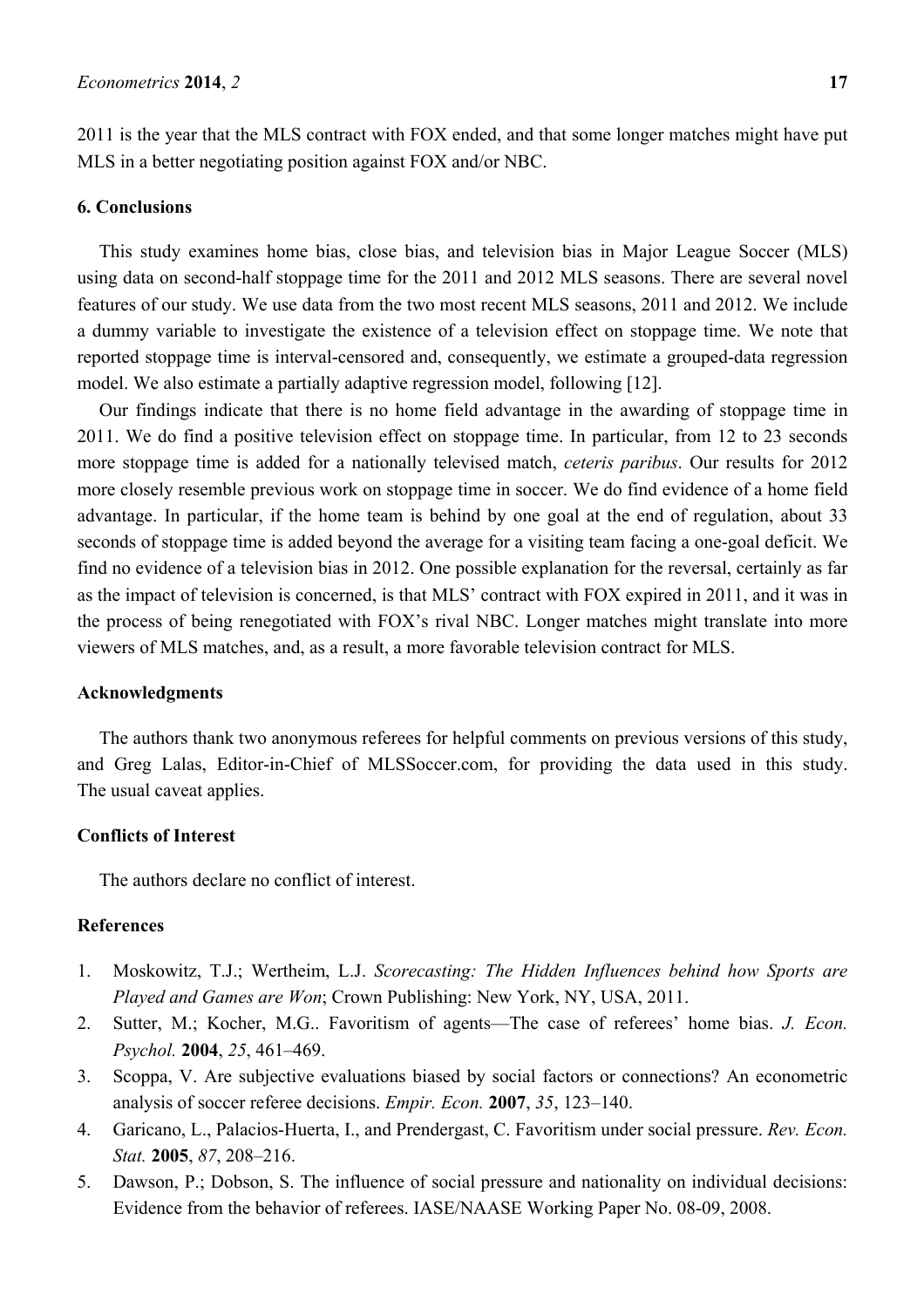- 6. Rickman, N.; Witt, R. Favouritism and financial incentives: A natural experiement. *Economica* **2008**, *75*, 296–309.
- 7. Dohmen, T. The influence of social forces: Evidence from the behavior of football referees. *Econ. Inq.* **2008**, *46*, 411–424.
- 8. Pettersen-Lidbom, P.; Priks, M. Behavior under social pressure: Empty italian stadiums and referee bias. *Econ. Lett.* **2010**, *108*, 212–214.
- 9. Buraimo, B.; Forrest, D.; Simmons, R. The 12th man? Refereeing bias in English and German soccer. *J. Royal Stat. Soc.* **2010**, *173*, 431–449.
- 10. Buraimo, B.; Simmons, R.; Maciaszczyk, M. Favoritism and referee bias in european soccer: Evidence from the Spanish league and the UEFA Champions League. *Contemp. Econ. Pol.* **2012**, *30*, 329–343.
- 11. Price, J.; Remer, M.; Stone, D.F. Subperfect game: Profitable biases of NBA referees. *J. Econ. Manag Strateg.* **2012**, *21*, 271–300.
- 12. Caudill, S.B.; Long, J.E. Do former athletes make better managers? Evidence from a partially adaptive grouped-data regression model. *Empir. Econ.* **2010**, *39*, 275–290.
- 13. Fédération Internationale de Football Association (FIFA), Ed. *The Official Laws of the Game*; Triumph Books: Chicago, IL, USA, 1991.
- 14. Sandomir, R. U.S. pro league moves along by signing a television deal. *New York Times.* Available online: http://www.nytimes.com/1994/03/16/sports/soccer-us-pro-league-moves-alongby-signing-a-television-deal.html (accessed 16 March 1994).
- 15. Ourand, J. NBC signs three-year deal with MLS for FOX Soccer's television package. *Street & Smith's Sports Business Daily*. Available online: http://www.sportsbusinessdaily.com/Daily/Issues/2011/08/10/Media/MLS-NBC.aspx (accessed 10 August 2011).
- 16. Staff ESPN purchases broadcast rights to MLS games. Available online: http://espnfc.com/news/story?id=375076&cc=5901 (accessed 5 August 2006).
- 17. Mickle, T.; Ourand, J. ESPN booting MLS from its Thursday slot. *Street & Smith's Sports Business Daily.* Available online: http://www.sportsbusinessdaily.com/Journal/Issues/2009/01/20090119/This-Weeks-News/ESPN-Booting-MLS-From-Its-Thursday-Slot.aspx. (accessed 19 January 2009).
- 18. Bell, J. MLS and NBC Sports announce new TV deal. *New York Times.* Available online: http://goal.blogs.nytimes.com/2011/08/10/m-l-s-and-nbc-sports-announce-new-tv-deal/ (accessed 10 August 2011).
- 19. Spanberg, E. Soccer's new stage. *Street & Smith's Sports Business Daily.* Available online: http://www.sportsbusinessdaily.com/Journal/Issues/2012/03/05/In-Depth/MLS-NBC.aspx (accessed 5 March 2012).
- 20. Stewart, M.B. On least squares estimation when the dependent variable is grouped. *Rev. Econ. Stud.* **1983**, *50*, 737–753.
- 21. Caudill, S.B. More on grouping coarseness in linear normal regression models. *J. Econom.* **1992**, *52*, 407–417.
- 22. Long, J.E.; Caudill, S.B. The impact of participation in intercollegiate athletics on individual income and graduation. *Rev. Econ. Stat.* **1991**, *73*, 525–531.